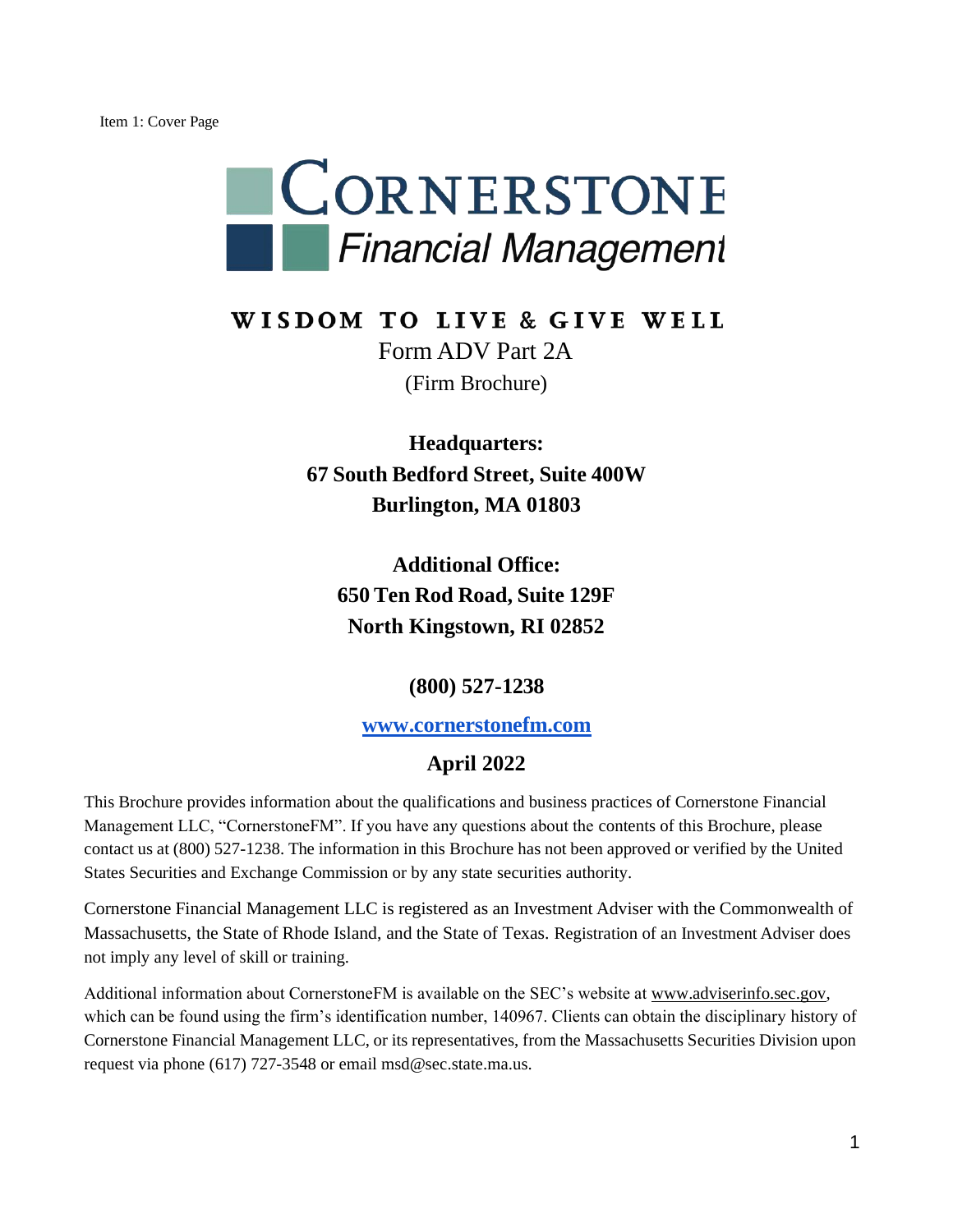# Item 2: Material Changes

Since this is the previous annual filing of the Form ADV Part 2A for CornerstoneFM on March 31, 2021, the following material changes have been made to this version of the Disclosure Brochure:

- Personal Financial Planning has been renamed Ongoing Comprehensive Financial Planning in Items 4 and 5.
- CornerstoneFM no longer provides Tax Preparation and Consulting Services.
- CornerstoneFM no longer provides Financial Planning Services on an hourly basis.
- Fees for Employee Benefit Plan Services and Ongoing Comprehensive Financial Planning have been updated in Item 5.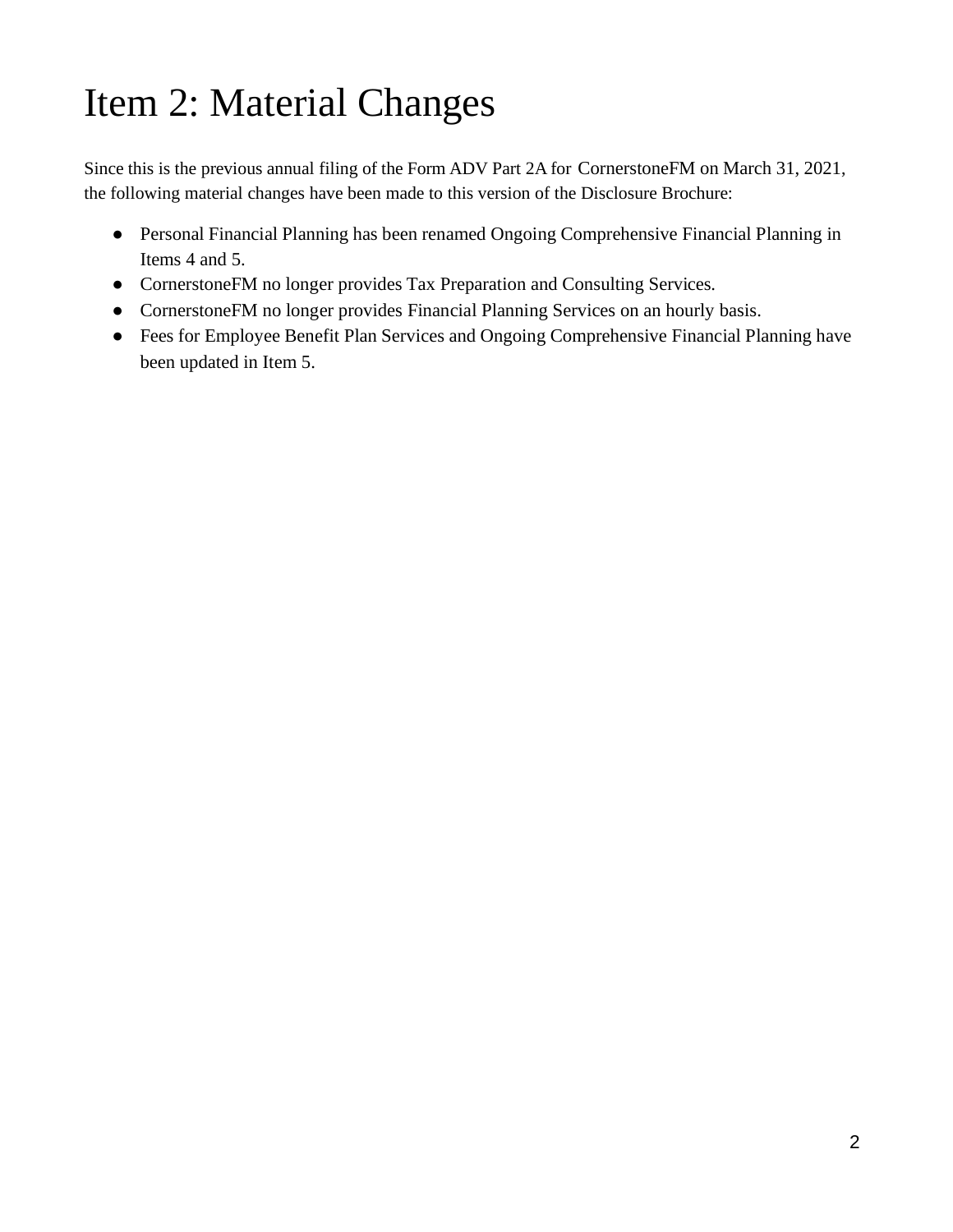## Item 3: Table of Contents

### **Contents**

| <b>Item 1: Cover Page</b>                                                                      | $\mathbf{1}$            |
|------------------------------------------------------------------------------------------------|-------------------------|
| <b>Item 2: Material Changes</b>                                                                | $\boldsymbol{2}$        |
| <b>Item 3: Table of Contents</b>                                                               | 3                       |
| <b>Item 4: Advisory Business</b>                                                               | $\overline{\mathbf{4}}$ |
| <b>Item 5: Fees and Compensation</b>                                                           | 6                       |
| Item 6: Performance-Based Fees and Side-By-Side Management                                     | 8                       |
| <b>Item 7: Types of Clients</b>                                                                | 8                       |
| Item 8: Methods of Analysis, Investment Strategies and Risk of Loss                            | 9                       |
| <b>Item 9: Disciplinary Information</b>                                                        | 11                      |
| Item 10: Other Financial Industry Activities and Affiliations                                  | 12                      |
| Item 11: Code of Ethics, Participation or Interest in Client Transactions and Personal Trading | 12                      |
| <b>Item 12: Brokerage Practices</b>                                                            | 14                      |
| <b>Item 13: Review of Accounts</b>                                                             | 14                      |
| Item 14: Client Referrals and Other Compensation                                               | 15                      |
| Item 15: Custody                                                                               | 15                      |
| <b>Item 16: Investment Discretion</b>                                                          | 16                      |
| <b>Item 17: Voting Client Securities</b>                                                       | 16                      |
| <b>Item 18: Financial Information</b>                                                          | 16                      |
| <b>Item 19: Requirements for State-Registered Advisers</b>                                     | 16                      |
| <b>Form ADV Part 2B - Brochure Supplement</b>                                                  | 17                      |
| Form ADV Part 2B - Brochure Supplement for Theodore Yoos                                       | 20                      |
| Form ADV Part 2B - Brochure Supplement for Kevin Arruda                                        | 22                      |
| Form ADV Part 2B - Brochure Supplement for George Newfield                                     | 24                      |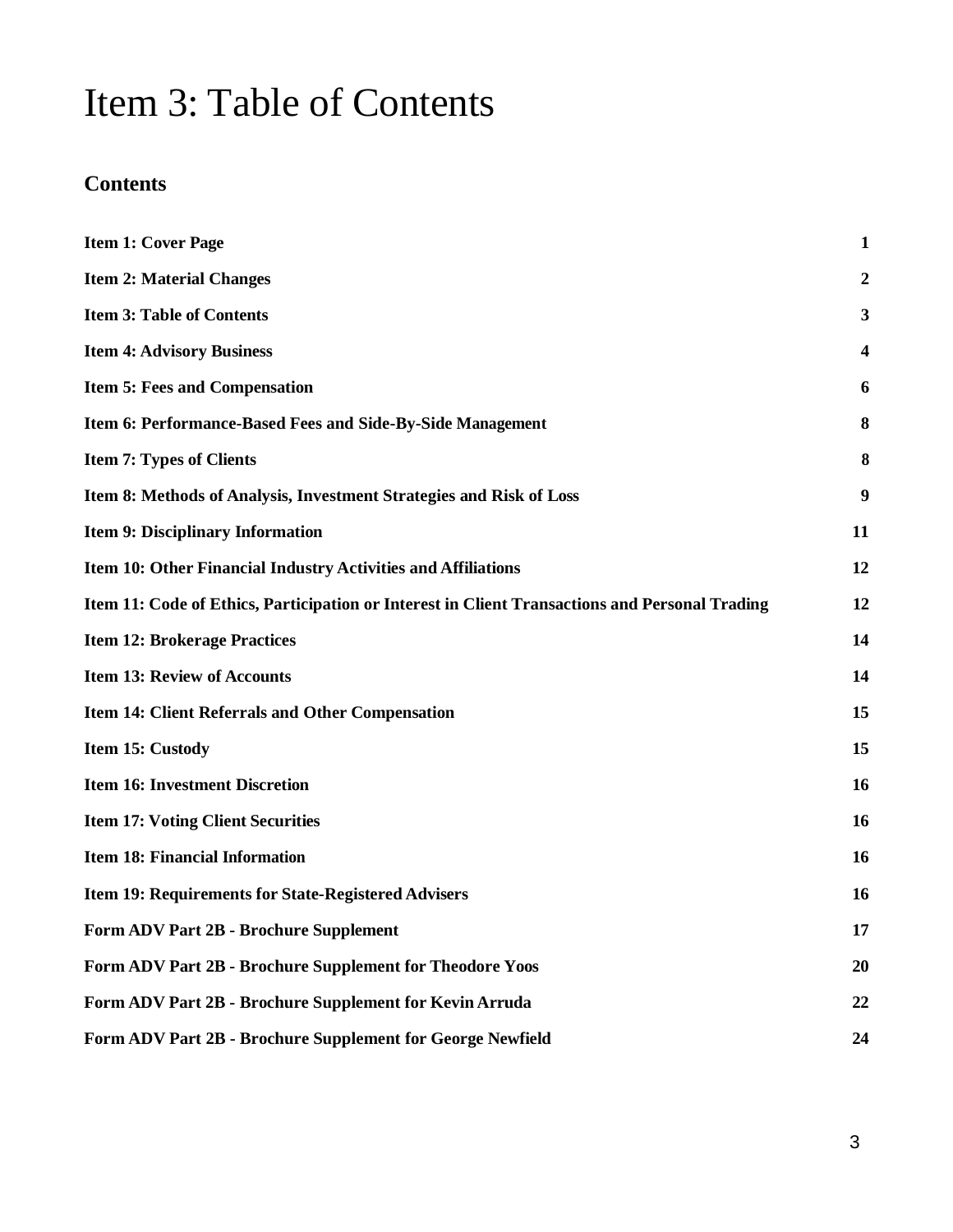## Item 4: Advisory Business

### **Description of Advisory Firm**

Cornerstone Financial Management LLC ("CornerstoneFM" or "we/us") is registered as an Investment Adviser with the Commonwealth of Massachusetts, the State of Rhode Island, and the State of Texas. CornerstoneFM was founded in 2006 and headquartered in Massachusetts. Theodore Yoos, Kevin Arruda, and George Newfield are the principal owners of CornerstoneFM. CornerstoneFM provides Investment Management Services for approximately \$71.3 million in discretionary assets and Investment Consulting Services for approximately \$13.1 million in non-discretionary assets as of December, 2021.

#### **Types of Advisory Services**

#### **Ongoing Comprehensive Financial Planning**

This service involves working one-on-one with a planner over an extended period of time. By paying a fixed annual fee billed monthly or quarterly fee, Clients get to work with a planner who will work with them to develop and implement their plan. The planner will monitor the plan, recommend any changes and ensure the plan is up to date.

Upon engaging us for ongoing financial planning, a Client will be taken through establishing their goals and values around money. They will be required to provide information to help complete the following areas of analysis: net worth, cash flow, insurance, employee benefit, retirement planning, charitable giving, insurance, investments, tax planning, college planning, and estate planning. Once the Client's information is reviewed, their plan will be built and analyzed, and then the findings, analysis and potential changes to their current situation will be reviewed with the Client. Clients subscribing to this service will receive a written or an electronic report, providing the Client with a detailed financial plan designed to achieve his or her stated financial goals and objectives. If a follow-up meeting is required, we will meet at the Client's convenience. The plan and the Client's financial situation and goals will be monitored throughout the year and follow-up phone calls and emails will be made to the Client to confirm that any agreed upon action steps have been carried out. Any needed updates will be implemented at that time.

#### **Investment Management Services**

Our firm provides continuous advice to a Client regarding the investment of Client funds based on the individual needs of the Client. Through personal discussions in which goals and objectives based on a Client's particular circumstances are established, we develop a Client's personal investment policy or an investment plan with an asset allocation target and create and manage a portfolio based on that policy and allocation targets. We will also review and discuss a Client's prior investment history, as well as family composition and background. These accounts will be managed on a discretionary basis. Accounts over which CornerstoneFM has discretionary authority will be identified in an Investment Policy Statement.

Additionally, we will meet with the Client on a periodic basis to discuss changes in their personal or financial situation, suitability, and any new or revised restrictions to be applied to the account.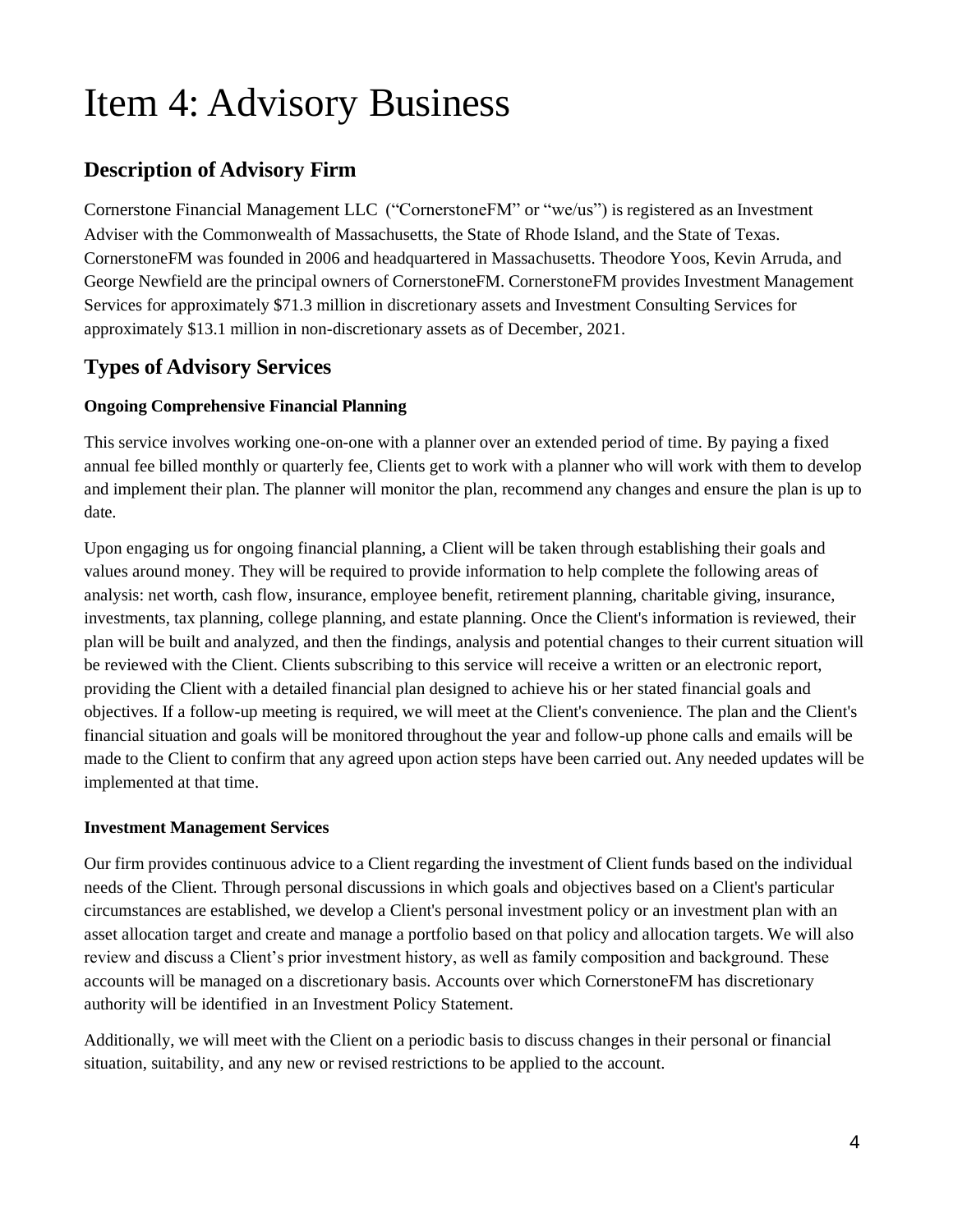Account supervision is guided by the stated objectives of the Client (e.g., maximum capital appreciation, growth, income, or growth, and income), as well as tax considerations. Clients may impose reasonable restrictions on investing in certain securities, types of securities, or industry sectors.

We provide an additional service for accounts not directly managed by our firm but where we do have discretion and may leverage an Order Management System to implement asset allocation or rebalancing strategies on behalf of the client. These are primarily 401(k) accounts, 529 plans, variable annuities, and other assets not held at the client's brokerage account. These accounts may also be managed on a non-discretionary basis, where we regularly review the current holdings and available investment options in these accounts, monitor the accounts, and provide recommendations to the Client with regards to rebalancing and implementing our strategies as necessary.

#### **Investment Management Services through the Use of Outside Managers**

We offer the use of outside unaffiliated managers ("Outside Managers") for certain portfolio management services. We assist Clients in selecting an appropriate allocation model, completing the Outside Manager's investor profile questionnaire, interacting with the Outside Manager and reviewing the Outside Manager. Our review process and analysis of Outside Managers is further discussed in Item 8 of this Form ADV Part 2A.

#### **Investment Consulting Services**

At the discretion of CornerstoneFM, certain clients may receive non-discretionary Investment Consulting Services in addition to discretionary Investment Management Services. Investment Consulting Services include an analysis of the client's non-discretionary investment accounts, and investment recommendations for those accounts. Clients receiving non-discretionary Investment Consulting Services are solely responsible for the implementation of all investment recommendations, and do not receive any investment performance reports for the client's non-discretionary investment accounts.

#### **Employee Benefit Plan Services**

Our firm provides employee benefit plan services to employer plan sponsors on an ongoing basis. Generally, such services consist of assisting employer plan sponsors in establishing, monitoring and reviewing their company's participant-directed retirement plan. As the needs of the plan sponsor dictate, areas of advising could include: investment options, plan structure, and participant education.

In providing employee benefit plan services, our firm does not provide any advisory services with respect to the following types of assets: employer securities, real estate (excluding real estate funds and publicly traded REITS), participant loans, non-publicly traded securities or assets, other illiquid investments, or brokerage window programs.

#### **Educational Seminars and Speaking Engagements**

We may provide seminars for groups seeking general advice on investments and other areas of personal finance. The content of these seminars will vary depending upon the needs of the attendees. These seminars are purely educational in nature and do not involve the sale of any investment products. Information presented will not be based on any individual's person's need, nor does CornerstoneFM provide individualized investment advice to attendees during these seminars.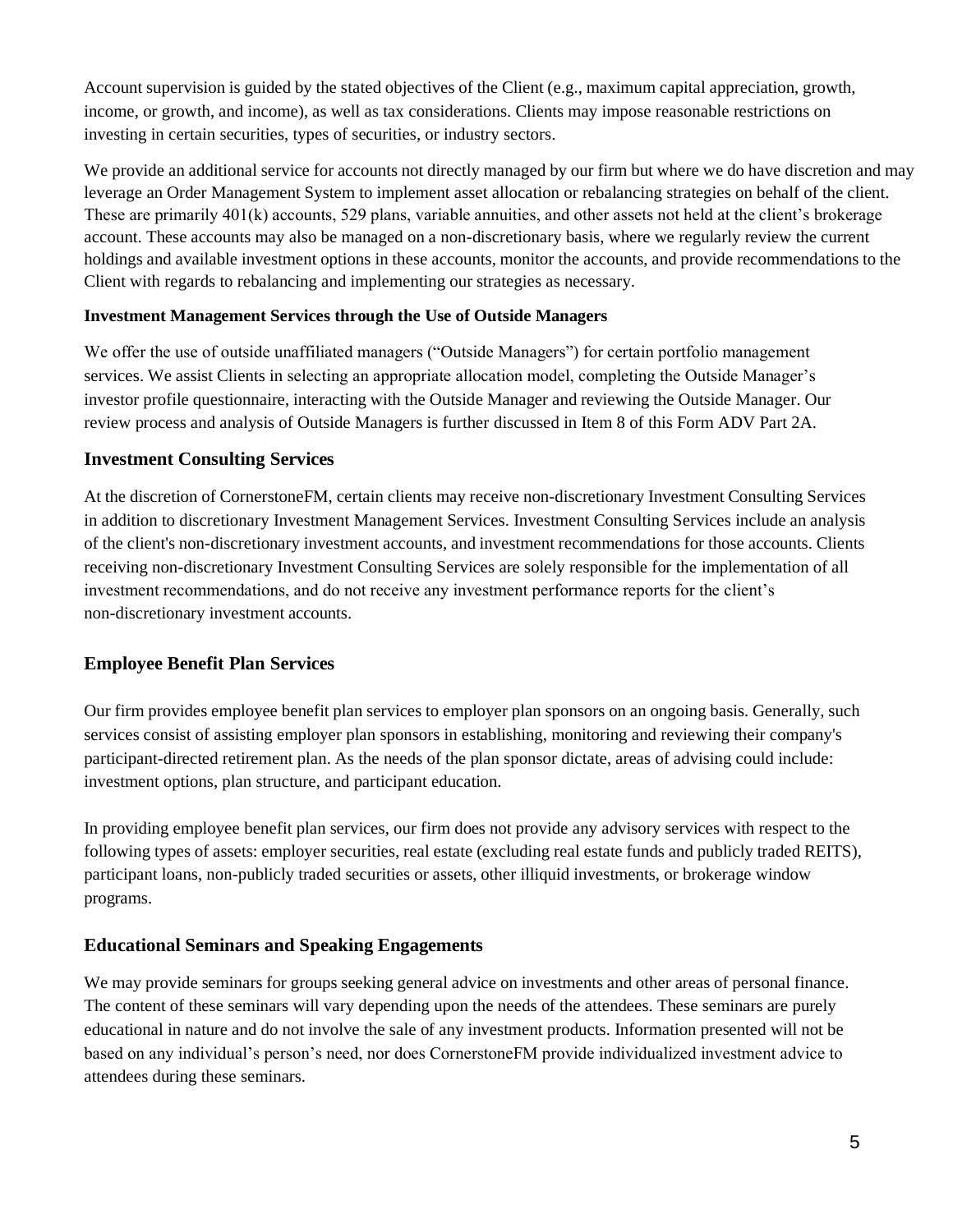#### **Client Tailored Services and Client Imposed Restrictions**

Our services are tailored to the individual needs of our Clients. Clients are able to specify, within reason, any limitations they would like to place on discretionary authority as it pertains to individual securities and/or sectors that will be traded in their account. All such requests must be provided to CornerstoneFM in writing. CornerstoneFM will notify Clients if they are unable to accommodate any requests.

#### **Wrap Fee Programs**

We do not participate in wrap fee programs.

## Item 5: Fees and Compensation

Below is a brief description of our fees. Clients should review their Client Contract for more detailed information.

#### **Ongoing Comprehensive Financial Planning**

Ongoing Comprehensive Financial Planning clients will be charged a fixed annual fee billed monthly or quarterly. The amount of the fee shall be based on the Client's personal financial circumstances, such as income and investments, and may range as high as \$2,500 per month (or up to \$7,500 per quarter). At CornerstoneFM's discretion, the fee may be negotiated or may be waived based upon the amount of assets under management at CornerstoneFM.

#### **Investment Management Services**

Except as otherwise provided below, Clients receiving Investment Management Services ("IMS") will be charged a fee based on the market value of the assets under management (calculated according to the table below). IMS fees are paid in advance on a monthly or quarterly basis. The IMS fee is a blended fee and is calculated by assessing the percentage rates using the predefined levels of assets as of the last day of the previous billing period as shown in the above chart resulting in a combined weighted fee.

| Account Value                           | Annual Advisory Fee |
|-----------------------------------------|---------------------|
| First level: up to $$1,000,000$         | $1.00\%$ , plus:    |
| Second level: \$1,000,001 - \$2,500,000 | $0.85\%$ , plus:    |
| Third level: \$2,500,001 - \$5,000,000  | $0.675\%$ , plus:   |
| Fourth level: \$5,000,001 and above     | $0.50\%$            |

For example, an account valued at \$3,000,000 would pay an effective fee of 0.87% with the annual fee of \$26,125. The quarterly fee is determined by the following calculation:  $((\$1,000,000 \times 1.00%) + (\$1,500,000 \times 1.00%)$  $0.85\%$ ) + (\$500,000 x  $0.675\%$ ))  $\div$  4 = \$6531.25. No increase in the annual IMS fee rates shall be effective without agreement from the Client by signing a new agreement or amendment to their current advisory agreement.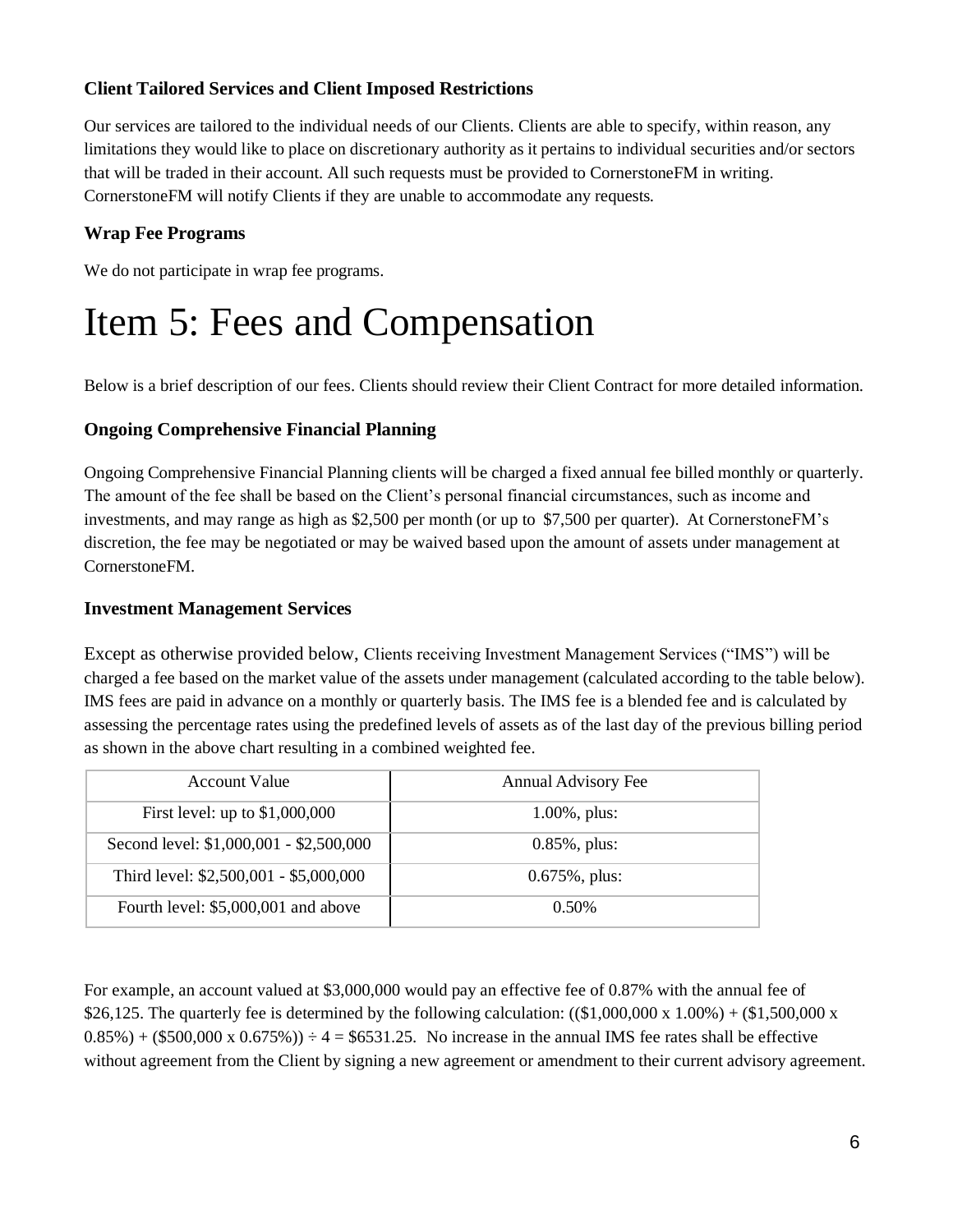Please note: The value of the Client's held-away assets that are managed by CornerstoneFM are included in the Account Value.

Fee rates may be negotiable in certain cases, at our sole discretion

#### **Alternative IMS Fee**

In certain cases, CornerstoneFM may negotiate a fixed fee billed monthly or quarterly with IMS clients who have engaged us to manage all or substantially all of their investable assets. Such arrangements shall be made at the sole discretion of CornerstoneFM.

IMSAdvisory fees are directly debited from Client accounts, or the Client may choose to pay by check. Accounts initiated or terminated during a calendar quarter will be charged a prorated fee based on the amount of time remaining in the billing period. An account may be terminated with written notice at least 30 calendar days in advance. Upon termination of the account, any unearned fee will be refunded to the Client.

#### **Investment Consulting Services**

Fees for Investment Consulting Services consists of an ongoing annual fee ranging from \$1,000 to \$25,000 that is paid either monthly or quarterly, in advance. The fee may be negotiable in certain cases. Fees for this service may be paid by electronic funds transfer, check, or direct debit from the Client's investment account(s).

#### **Minimum Fee**

The minimum fee for combined Ongoing Comprehensive Financial Planning and Investment Management Services is \$5,000 on an annual basis. For Clients with investment portfolios valued at less than \$500,000, the minimum fee will result in an effective annual fee rate of greater than 1.00%.

#### **Payment/ Termination/ Prorated Fees**

Fees may be directly debited from the Client's account, with the client's authorization. Fees may also be paid by electronic funds transfer or check.

The Client Contract or any service thereunder may be terminated by either the Client or CornerstoneFM by giving 30 days' notice in writing to the other party. Services or accounts initiated or terminated during a calendar month/quarter (as applicable) will be charged a prorated fee based on the amount of time remaining in the billing period, and any paid but unearned fees will be refunded to the Client.

#### **Employee Benefit Plan Services**

CornerstoneFM is compensated for employee benefit plan services by a fixed fee that is customized based on several factors including, but not limited to the amount of plan assets, number of participants, and amount of education to be provided. CornerstoneFM's fee is separate from other fees for plan services, such as fees charged by custodians or third-party-administrators. Fees for this service are either paid directly by the plan sponsor or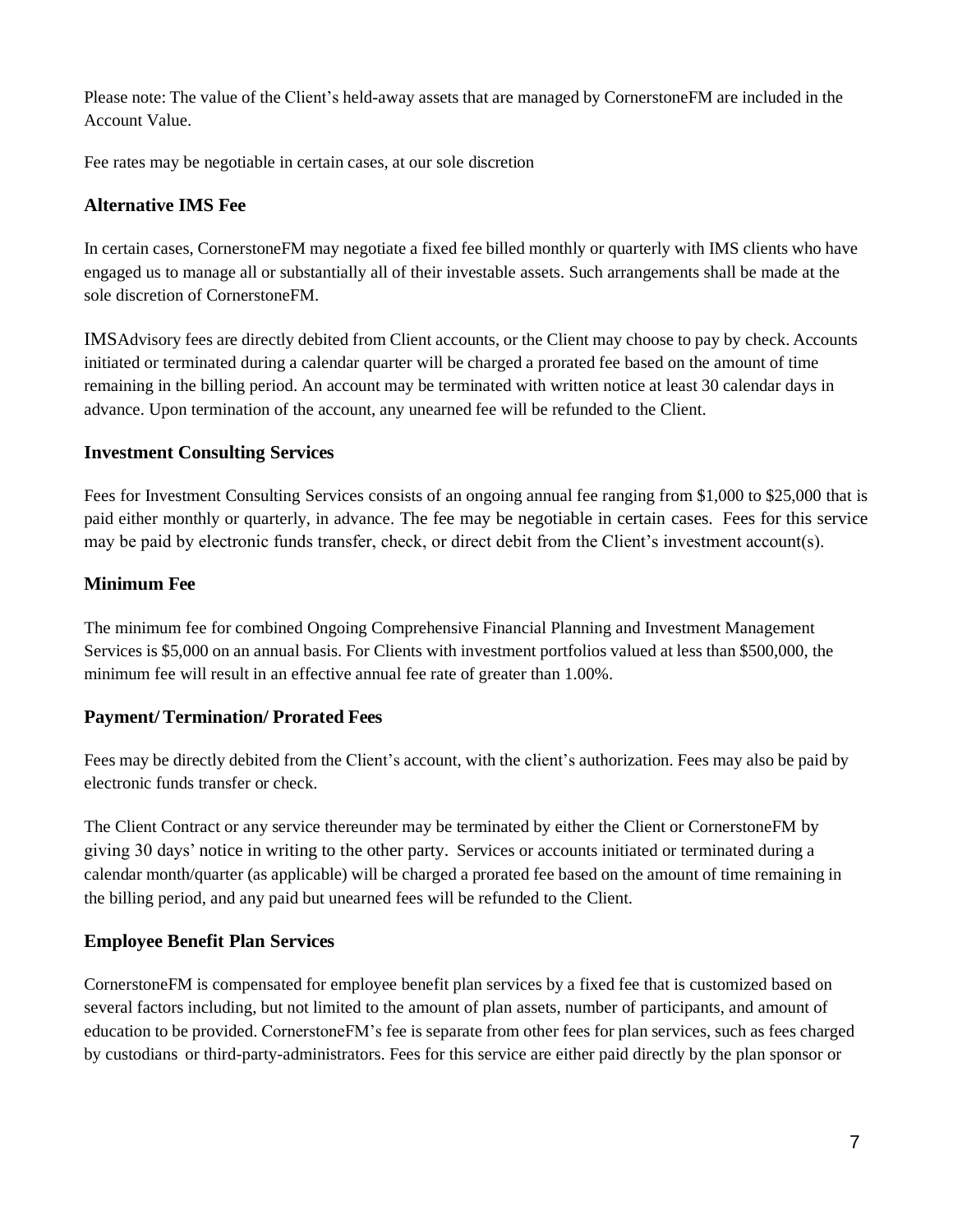deducted directly from the plan assets by the Custodian on a quarterly basis, and CornerstoneFM's fee is remitted to CornerstoneFM

#### **Educational Seminars/ Speaking Engagements**

Seminars and Speaking Engagements are offered to organizations and the public on a variety of financial topics. Fees range from free to \$10,000 per seminar or free to \$300 per participant. Half of the fees are due at the time of engagement, and the other half is to be paid no later than the conclusion of the Seminar. The fee range is based on the content, amount of research conducted, the number of hours of preparation needed, and the number of attendees.

Educational Seminars and Speaking Engagements may be provided pro-bono at CornerstoneFM's discretion.

#### **Other Types of Fees and Expenses**

Our fees are exclusive of brokerage commissions, transaction fees, and other related costs and expenses which may be incurred by the Client. Clients may incur certain charges imposed by custodians, brokers, and other third parties such as custodial fees, deferred sales charges, odd-lot differentials, transfer taxes, wire transfer, and electronic fund fees, and other fees and taxes on brokerage accounts and securities transactions. Mutual fund and exchange-traded funds also charge internal management fees, which are disclosed in a fund's prospectus. Such charges, fees, and commissions are exclusive of and in addition to our fee, and we shall not receive any portion of these commissions, fees, and costs.

When an Outside Manager is used, the separate investment advisory agreement shall govern the Outside Manager's fees, billing terms and methods of payment.

We do not accept compensation for the sale of securities or other investment products including asset-based sales charges or service fees from the sale of mutual funds.

# Item 6: Performance-Based Fees and Side-By-Side Management

We do not offer performance-based fees and do not engage in side-by-side management.

## Item 7: Types of Clients

We provide financial planning and portfolio management services to individuals, high net-worth individuals, pension and profiting sharing plans, charitable organizations, and corporations or other businesses.

We do not have a minimum account size requirement.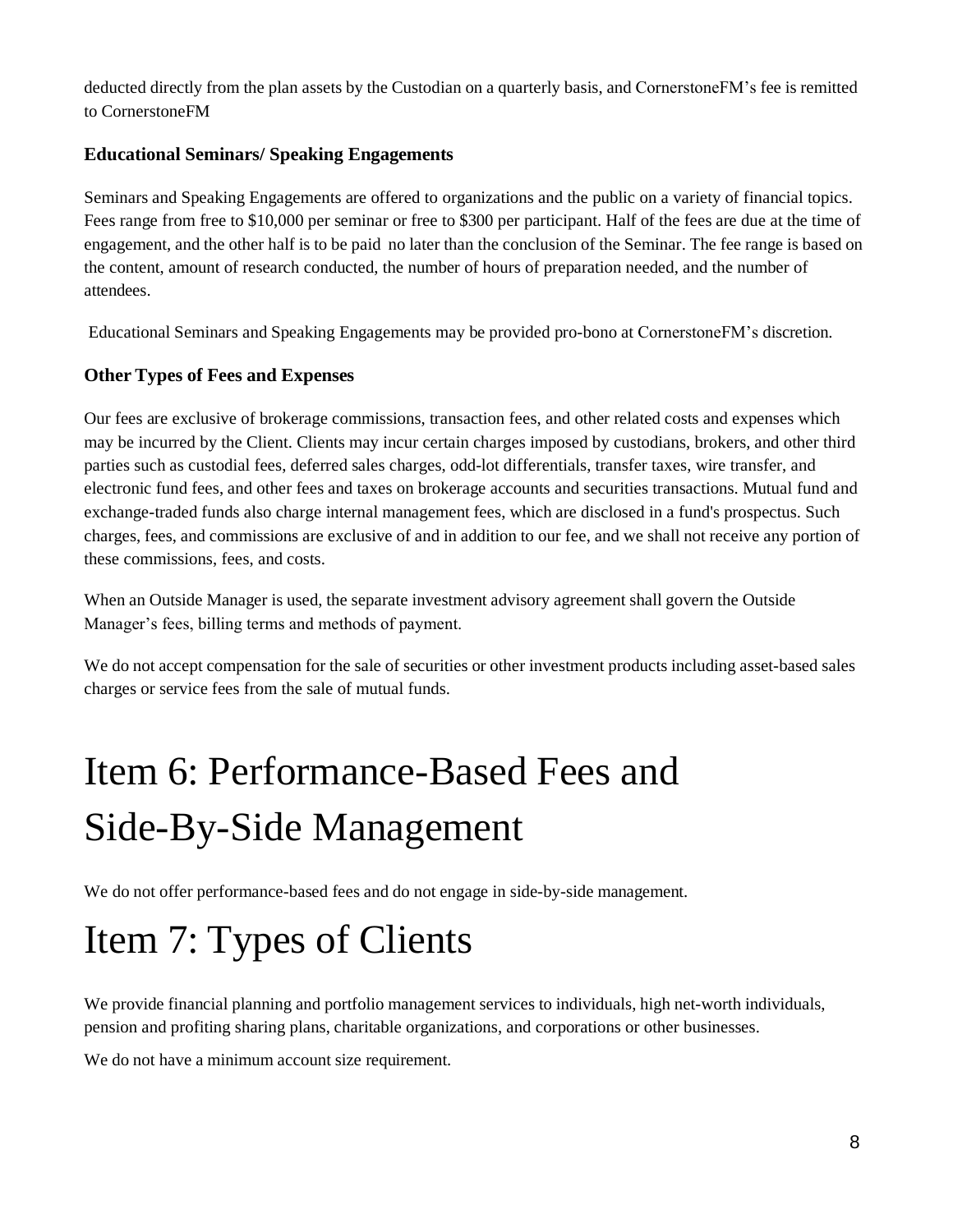# Item 8: Methods of Analysis, Investment Strategies and Risk of Loss

#### **Modern Portfolio Theory ("MPT")**

The underlying principles of MPT are:

- Investors are risk averse. The only acceptable risk is that which is adequately compensated by an expected return. Risk and investment return are related and an increase in risk requires an increased expected return.
- Markets are efficient. The same market information is available to all investors at the same time. The market prices every security fairly based upon this equal availability of information.
- The design of the portfolio as a whole is more important than the selection of any particular security. The appropriate allocation of capital among asset classes will have far more influence on long-term portfolio performance than the selection of individual securities.
- Investing for the long-term (preferably longer than ten years) becomes critical to investment success because it allows the long-term characteristics of the asset classes to surface.
- Increasing diversification of the portfolio with lower correlated asset class positions can decrease portfolio risk. Correlation is the statistical term for the extent to which two asset classes move in tandem or opposition to one another.

**Use of Outside Managers:** We may refer Clients to Outside Managers,to assist in the portfolio management process. Our analysis of Outside Managers involves the examination of the experience, expertise, investment philosophies, and past performance over a period of time and in different economic conditions. We monitor the manager's performance, underlying holdings, adherence to its strategies, concentrations, and leverage as part of our overall periodic risk assessment. Additionally, as part of our due diligence process, we survey the manager's compliance and business enterprise risks. There is no guarantee that the Outside Manager will continue to be successful in the future.

#### **Passive Investment Management**

When appropriate, we practice passive investment management. Passive investing involves building portfolios that are composed of various distinct asset classes. The asset classes are weighted in a manner to achieve the desired relationship between correlation, risk, and return. Funds that passively capture the returns of the desired asset classes are placed in the portfolio. The funds that are used to build passive portfolios are typically index mutual funds or exchange-traded funds.

Passive investment management is characterized by low portfolio expenses (i.e. the funds inside the portfolio have low internal costs), minimal trading costs (due to infrequent trading activity), and relative tax efficiency (because the funds inside the portfolio are tax efficient and turnover inside the portfolio is minimal).

In contrast, active management involves a single manager or managers who employ some method, strategy or technique to construct a portfolio that is intended to generate returns that are greater than the broader market or a designated benchmark.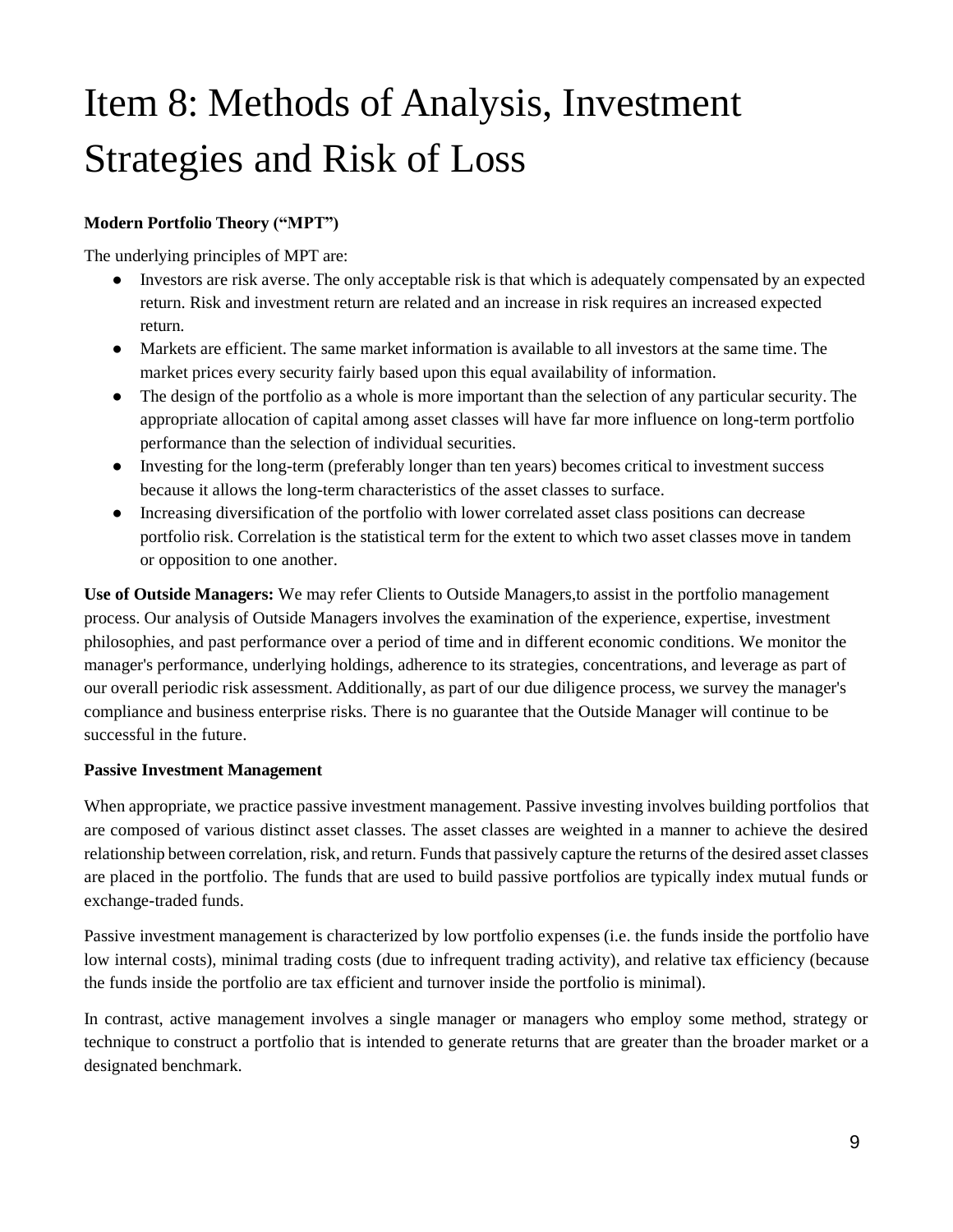#### **Values-Based Investing**

CornerstoneFM may utilize various socially conscious investment approaches if a client desires. CornerstoneFM may construct portfolios that utilize mutual funds, ETFs, or individual securities with the purpose of incorporating socially conscious principles into a client's portfolio. These portfolios may sometimes also be customized to reflect the personal values of each individual, family, or organization. This allows the Firm's clients to invest in a way that aligns with their values. CornerstoneFM may rely on mutual funds and ETFs that incorporate Environmental, Social and Governance ("ESG") research as well as positive and negative screens related to specific business practices to determine the quality of an investment on values-based merits.

Additionally, CornerstoneFM may construct portfolios of individual securities in order to provide clients with a greater degree of control over the socially conscious strategies they are utilizing. CornerstoneFM relies on third-party research when constructing portfolios of individual securities with socially conscious considerations.

#### **Material Risks Involved**

All investing strategies we offer involve risk and may result in a loss of your original investment which you **should be prepared to bear.** Many of these risks apply equally to stocks, bonds, commodities, and any other investment or security. Material risks associated with our investment strategies are listed below.

**Market Risk:** Market risk involves the possibility that an investment's current market value will fall because of a general market decline, reducing the value of the investment regardless of the operational success of the issuer's operations or its financial condition.

**Strategy Risk:** The Adviser's investment strategies and/or investment techniques may not work as intended.

**Small and Medium Cap Company Risk:** Securities of companies with small and medium market capitalizations are often more volatile and less liquid than investments in larger companies. Small and medium cap companies may face a greater risk of business failure, which could increase the volatility of the Client's portfolio.

**Turnover Risk:** At times, the strategy may have a portfolio turnover rate that is higher than other strategies. A high portfolio turnover would result in correspondingly greater brokerage commission expenses and may result in the distribution of additional capital gains for tax purposes. These factors may negatively affect the account's performance.

**Limited markets:** Certain securities may be less liquid (harder to sell or buy) and their prices may at times be more volatile than at other times. Under certain market conditions, we may be unable to sell or liquidate investments at prices we consider reasonable or favorable or find buyers at any price.

**Concentration Risk:** Certain investment strategies focus on particular asset-classes, industries, sectors or types of investment. From time to time these strategies may be subject to greater risks of adverse developments in such areas of focus than a strategy that is more broadly diversified across a wider variety of investments.

**Interest Rate Risk:** Bond (fixed income) prices generally fall when interest rates rise, and the value may fall below par value or the principal investment. The opposite is also generally true: bond prices generally rise when interest rates fall. In general, fixed income securities with longer maturities are more sensitive to these price changes. Most other investments are also sensitive to the level and direction of interest rates.

**Legal or Legislative Risk**: Legislative changes or Court rulings may impact the value of investments, or the securities' claim on the issuer's assets and finances.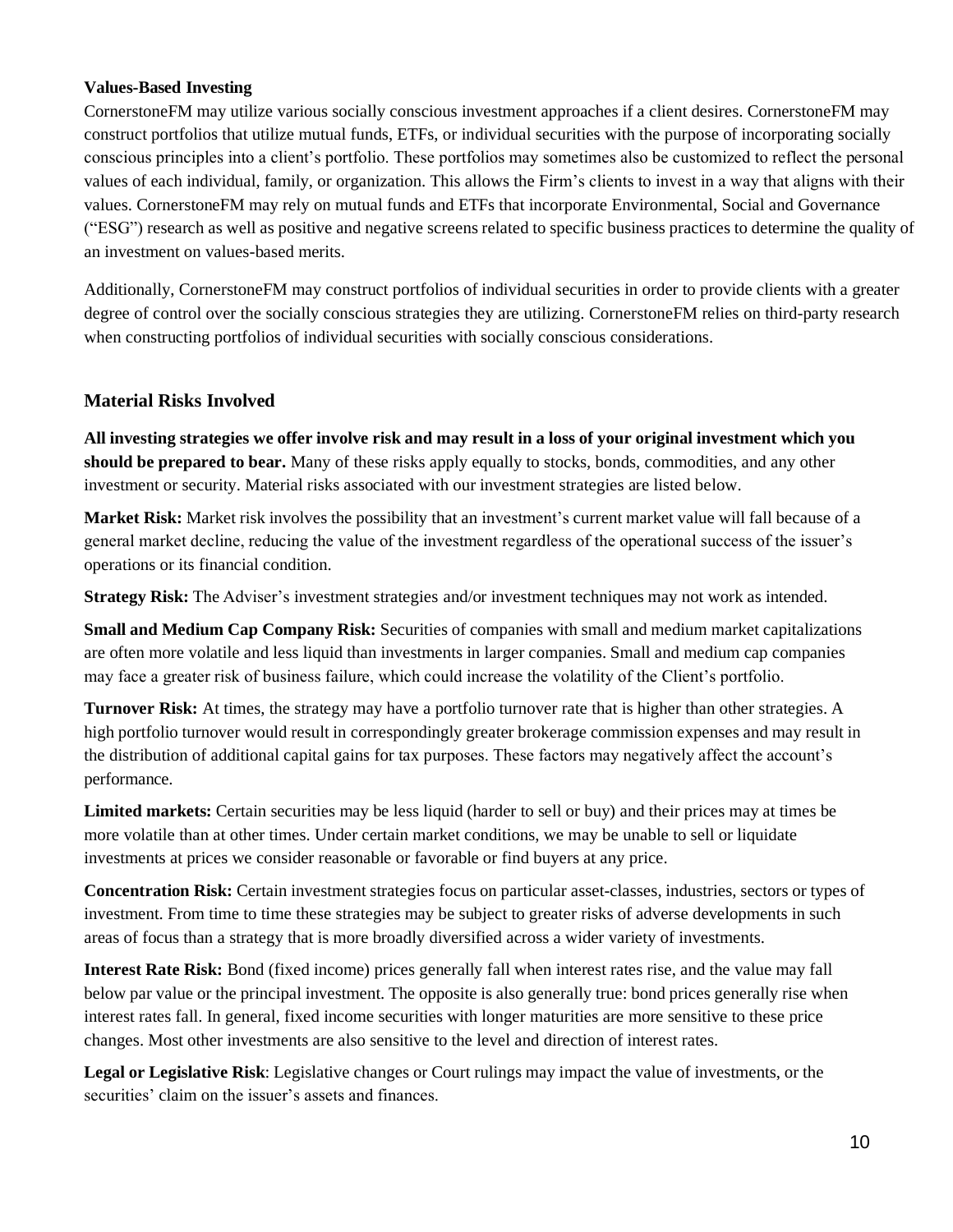**Inflation**: Inflation may erode the buying power of your investment portfolio, even if the dollar value of your investments remains the same.

#### **Risks Associated with Securities**

Apart from the general risks outlined above which apply to all types of investments, specific securities may have other risks.

**Commercial Paper** is, in most cases, an unsecured promissory note that is issued with a maturity of 270 days or less. Being unsecured the risk to the investor is that the issuer may default.

**Common stocks** may go up and down in price quite dramatically, and in the event of an issuer's bankruptcy or restructuring could lose all value. A slower-growth or recessionary economic environment could have an adverse effect on the price of all stocks.

**Corporate Bonds** are debt securities to borrow money. Generally, issuers pay investors periodic interest and repay the amount borrowed either periodically during the life of the security and/or at maturity. Alternatively, investors can purchase other debt securities, such as zero coupon bonds, which do not pay current interest, but rather are priced at a discount from their face values and their values accrete over time to face value at maturity. The market prices of debt securities fluctuate depending on factors such as interest rates, credit quality, and maturity. In general, market prices of debt securities decline when interest rates rise and increase when interest rates fall. The longer the time to a bond's maturity, the greater its interest rate risk.

**Bank Obligations** including bonds and certificates of deposit may be vulnerable to setbacks or panics in the banking industry. Banks and other financial institutions are greatly affected by interest rates and may be adversely affected by downturns in the U.S. and foreign economies or changes in banking regulations.

**Municipal Bonds** are debt obligations generally issued to obtain funds for various public purposes, including the construction of public facilities. Municipal bonds pay a lower rate of return than most other types of bonds. However, because of a municipal bond's tax-favored status, investors should compare the relative after-tax return to the after-tax return of other bonds, depending on the investor's tax bracket. Investing in municipal bonds carries the same general risks as investing in bonds in general. Those risks include interest rate risk, reinvestment risk, inflation risk, market risk, call or redemption risk, credit risk, and liquidity and valuation risk.

**Options and other derivatives** carry many unique risks, including time-sensitivity, and can result in the complete loss of principal. While covered call writing does provide a partial hedge to the stock against which the call is written, the hedge is limited to the amount of cash flow received when writing the option. When selling covered calls, there is a risk the underlying position may be called away at a price lower than the current market price.

# Item 9: Disciplinary Information

#### **Criminal or Civil Actions**

CornerstoneFM and its management have not been involved in any criminal or civil action.

#### **Administrative Enforcement Proceedings**

CornerstoneFM and its management have not been involved in administrative enforcement proceedings.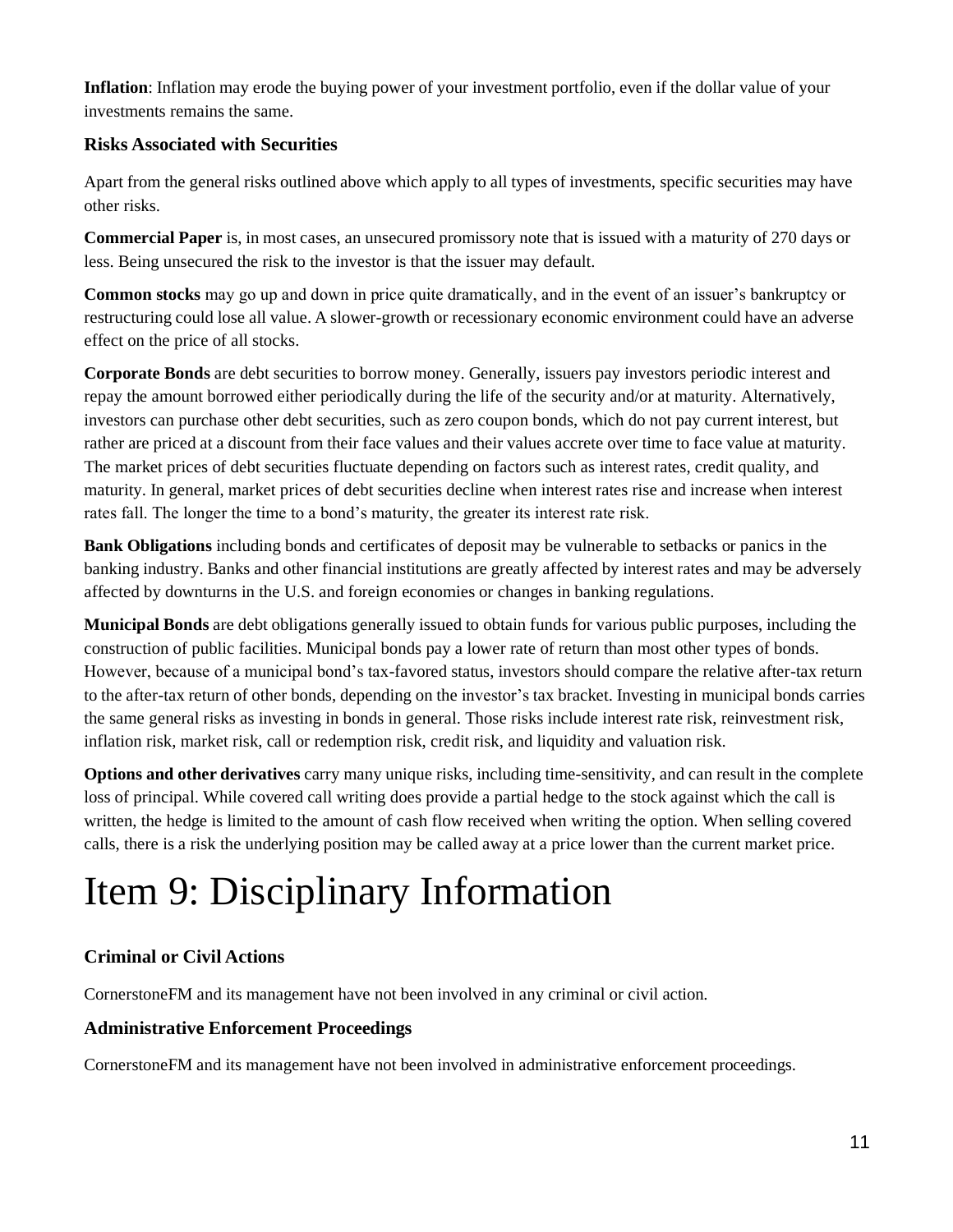#### **Self-Regulatory Organization Enforcement Proceedings**

CornerstoneFM and its management have not been involved in legal or disciplinary events that are material to a Client's or prospective Client's evaluation of CornerstoneFM or the integrity of its management.

# Item 10: Other Financial Industry Activities and Affiliations

No CornerstoneFM employee is registered, or has an application pending to register, as a broker-dealer or a registered representative of a broker-dealer.

No CornerstoneFM employee is registered, or has an application pending to register, as a futures commission merchant, commodity pool operator or a commodity trading advisor.

CornerstoneFM does not have any related parties. As a result, we do not have a relationship with any related parties.

CornerstoneFM only receives compensation directly from Clients. We do not receive compensation from any outside source. We do not have any conflicts of interest with any outside party.

#### **Recommendations or Selections of Other Investment Advisers**

As referenced in Item 4 of this brochure, CornerstoneFM recommends Clients to Outside Managers to aid in the management of their accounts. In the event we recommend an Outside Manager, please note that we do not share in their advisory fee. Our fee is separate and in addition to their compensation (as noted in Item 5 of this brochure). In addition, you will be provided a copy of the Outside Manager's Form ADV 2A, Firm Brochure, which also describes its fees. You are not obligated, contractually or otherwise, to use the services of any Outside Manager we recommend.

# Item 11: Code of Ethics, Participation or Interest in Client Transactions and Personal Trading

As a fiduciary, our firm and its associates have a duty of utmost good faith to act solely in the best interests of each Client. Our Clients entrust us with their funds and personal information, which in turn places a high standard on our conduct and integrity. Our fiduciary duty is a core aspect of our Code of Ethics and represents the expected basis of all of our dealings. The firm also adheres to the Code of Ethics and Professional Responsibility adopted by the CFP® Board of Standards Inc., and accepts the obligation not only to comply with the mandates and requirements of all applicable laws and regulations but also to take responsibility to act in an ethical and professionally responsible manner in all professional services and activities.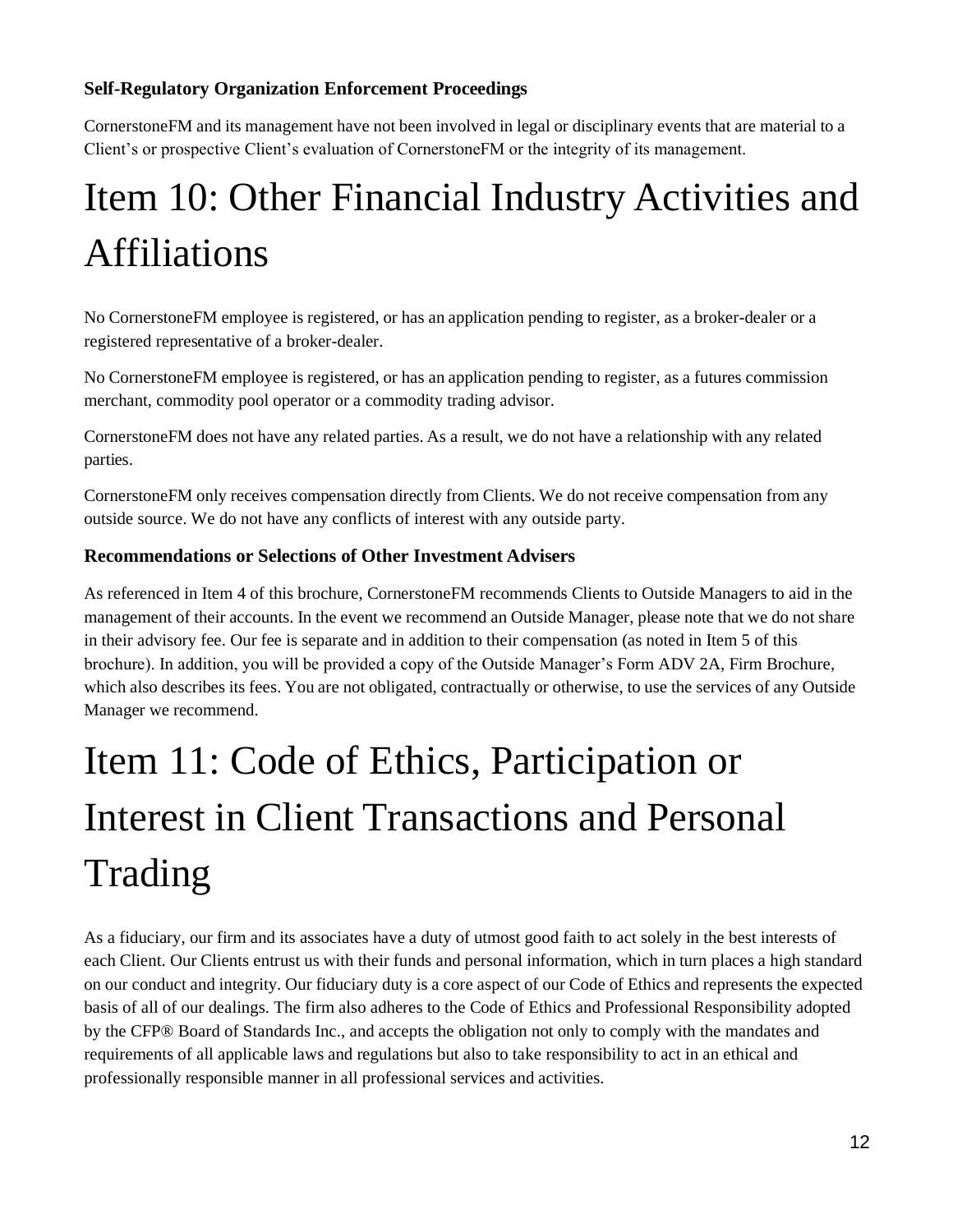#### **Code of Ethics Description**

This code does not attempt to identify all possible conflicts of interest, and literal compliance with each of its specific provisions will not shield associated persons from liability for personal trading or other conduct that violates a fiduciary duty to advisory Clients. A summary of the Code of Ethics' Principles is outlined below.

- ï Integrity Associated persons shall offer and provide professional services with integrity.
- ï Objectivity Associated persons shall be objective in providing professional services to Clients.
- ï Competence Associated persons shall provide services to Clients competently and maintain the necessary knowledge and skill to continue to do so in those areas in which they are engaged.
- ï Fairness Associated persons shall perform professional services in a manner that is fair and reasonable to Clients, principals, partners, and employers, and shall disclose conflict(s) of interest in providing such services.
- ï Confidentiality Associated persons shall not disclose confidential Client information without the specific consent of the Client unless in response to proper legal process, or as required by law.
- ï Professionalism Associated persons' conduct in all matters shall reflect the credit of the profession.
- ï Diligence Associated persons shall act diligently in providing professional services.

We periodically review and amend our Code of Ethics to ensure that it remains current, and we require all firm access persons to attest to their understanding of and adherence to the Code of Ethics at least annually. Our firm will provide a copy of its Code of Ethics to any Client or prospective Client upon request.

#### **Investment Recommendations Involving a Material Financial Interest and Conflicts of Interest**

Neither our firm, its associates or any related person is authorized to recommend to a Client or effect a transaction for a Client, involving any security in which our firm or a related person has a material financial interest, such as in the capacity as an underwriter, adviser to the issuer, etc.

However, there may be circumstances where we recommend using our own services over the services of our competitors. For example, we may recommend that you roll over an investment in a retirement plan or account into an IRA account that we will manage. We may only make such a recommendation if we believe that it is in your best interest to do so and we must explain our reasons to you in writing.

#### **Advisory Firm Purchase of Same Securities Recommended to Clients and Conflicts of Interest**

Our firm and its "related persons" may buy or sell securities similar to, or different from, those we recommend to Clients for their accounts. In an effort to reduce or eliminate certain conflicts of interest involving the firm or personal trading, our policy may require that we restrict or prohibit associates' transactions in specific reportable securities transactions. Any exceptions or trading pre-clearance must be approved by the firm principal in advance of the transaction in an account, and we maintain the required personal securities transaction records per regulation.

#### **Trading Securities At/Around the Same Time as Client's Securities**

From time to time, our firm or its "related persons" may buy or sell securities for themselves at or around the same time as clients. This may provide an opportunity for representatives of CornerstoneFM to buy or sell securities before or after recommending securities to clients resulting in representatives profiting off the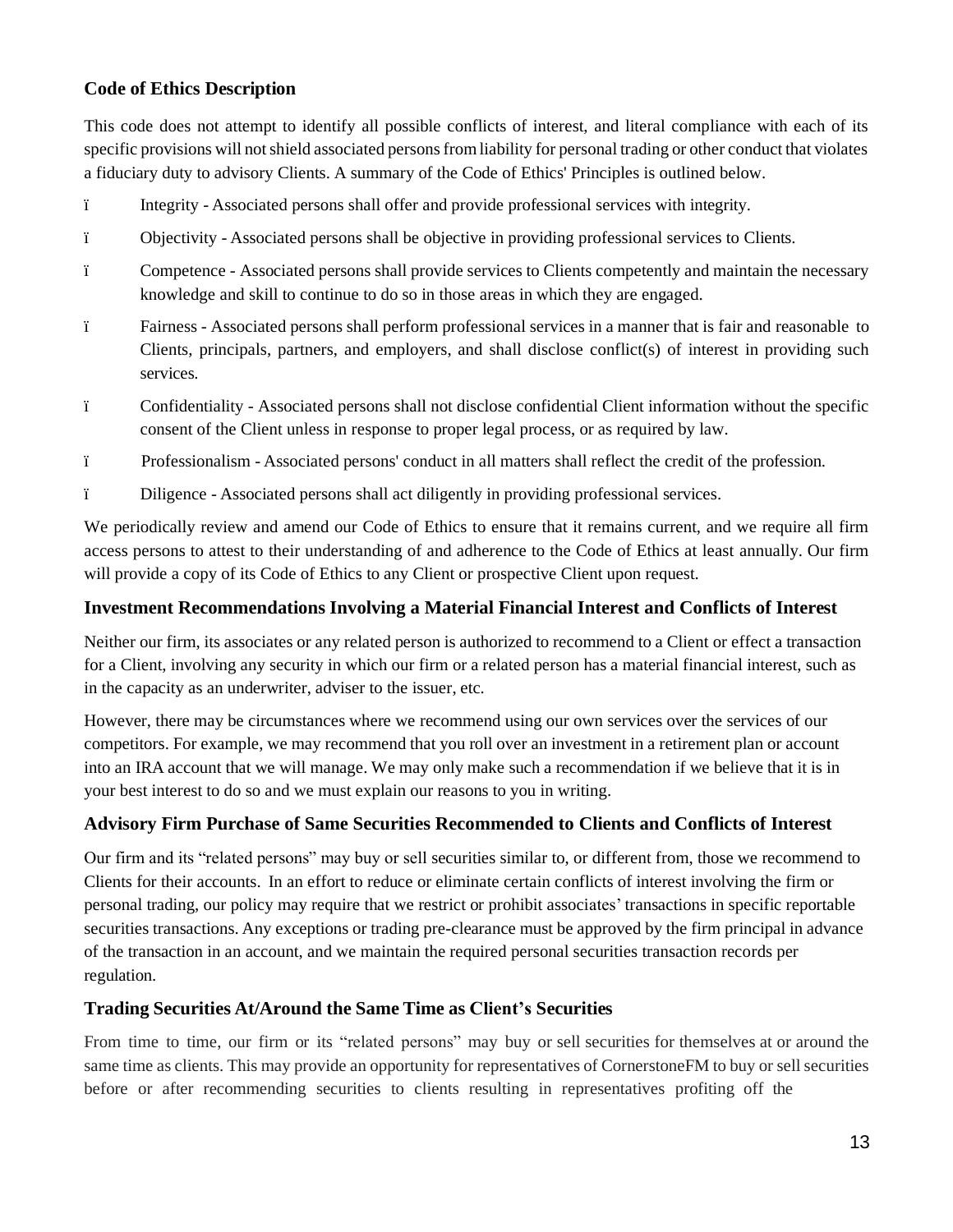recommendations they provide to clients. Such transactions may create a conflict of interest; however, CornerstoneFM will never engage in trading that operates to the client's disadvantage if representatives of CornerstoneFM buy or sell securities at or around the same time as clients.

## Item 12: Brokerage Practices

#### **Factors Used to Select Custodians and/or Broker-Dealers**

Generally, Clients of CornerstoneFM who wish to have us to manage their investment portfolio are directed to open an account with Fidelity, an unaffiliated broker-dealer. In selecting Fidelity, we have made a determination that Fidelity will provide "best execution" of transactions in Client accounts. The determinative factor in the analysis of best execution is not the lowest possible commission cost, but whether the transaction represents the best qualitative execution, taking into consideration the full range of the broker-dealer's services. The factors we considered when evaluating Fidelity as compared to other broker-dealers included, without limitation, the broker-dealer's:

- Execution capability;
- Commission rate;
- Financial responsibility;
- Responsiveness and customer service;
- Custodian capabilities;
- Research services/ancillary brokerage services provided; and
- Any other factors that we consider relevant.

#### **1. Soft-Dollar Benefits**

CornerstoneFM does not utilize "soft dollar" arrangements to obtain brokerage or research products and services Fidelity does provide us with a trading platform and client account management system which it provides to all investment advisors who utilize their services.

#### **2. Brokerage for Client Referrals**

We receive no referrals from a broker-dealer or third party in exchange for using that broker-dealer or third party.

#### **Trading for Multiple Client Accounts**

Generally, we place separate trades for each client accout. However, there may be times where we combine multiple orders for shares of the same securities purchased for advisory accounts we manage (this practice is commonly referred to as "block trading"). In either case we ensure that all client accounts are treated fairly.

## Item 13: Review of Accounts

CornerstoneFM will work with Clients to obtain current information regarding their assets and investment holdings and will review this information as part of our financial planning services. CornerstoneFM does not provide specific reports to financial planning Clients, other than financial plans.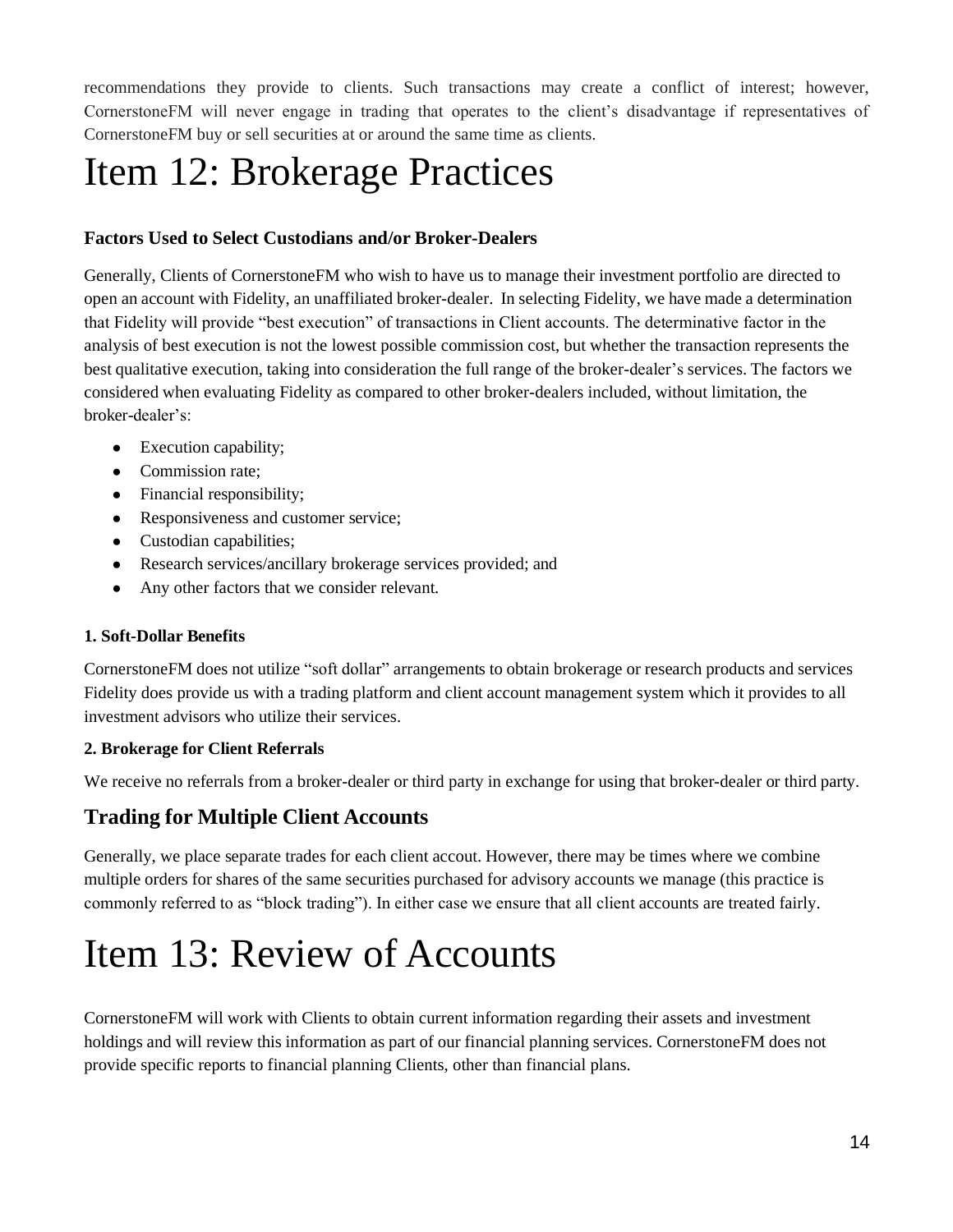Client accounts with the Investment Management Service will be reviewed regularly on a quarterly basis. The account is reviewed with regards to the Client's investment policies and risk tolerance levels. Events that may trigger a special review would be unusual performance, addition or deletions of Client imposed restrictions, excessive draw-down, volatility in performance, or buy and sell decisions from the firm or per Client's needs.

Clients will receive trade confirmations from the broker(s) for each transaction in their accounts as well as monthly or quarterly statements and annual tax reporting statements from their custodian showing all activity in the accounts, such as receipt of dividends and interest.

# Item 14: Client Referrals and Other Compensation

We do not receive any economic benefit, directly or indirectly, from any third party for advice rendered to our Clients.

CornerstoneFM engages independent solicitors to provide client referrals. If a client is referred to us by a solicitor, this practice is disclosed to the client in writing by the solicitor and CornerstoneFM pays the solicitor out of its own funds—specifically, CornerstoneFM generally pays the solicitor a portion of the advisory fees earned for managing the capital of the client or investor that was referred. The use of solicitors is strictly regulated under applicable federal and state law. CornerstoneFM's policy is to fully comply with the requirements of the Investment Advisers Act of 1940, as amended, and similar state rules, as applicable.

CornerstoneFM may receive client referrals from Zoe Financial, Inc through its participation in Zoe Advisor Network (ZAN). Zoe Financial, Inc is unaffiliated with CornerstoneFM. CornerstoneFM pays Zoe Financial an on-going fee for each successful client referral that is a percentage of the advisory fee that the client pays to CornerstoneFM . CornerstoneFM will not charge clients referred through Zoe Advisor Network any fees or costs higher than its standard fee schedule offered to its clients.

# Item 15: Custody

CornerstoneFM does not accept custody of Client funds except in the instance of withdrawing Client fees.

For Client accounts in which CornerstoneFM directly debits their advisory fee:

- i. CornerstoneFM will send a report itemizing the fees to be deducted from the relevant client accounts.
- ii. The custodian will send at least quarterly statements to the Client showing all disbursements for the account, including the amount of the advisory fee.
- iii. The Client will provide written authorization to CornerstoneFM, permitting them to be paid directly for their accounts held by the custodian.

Clients should receive at least quarterly statements from the broker-dealer, bank or other qualified custodian that holds and maintains Client's investment assets. Our statements or reports may vary from custodial statements based on accounting procedures, reporting dates, or valuation methodologies of certain securities.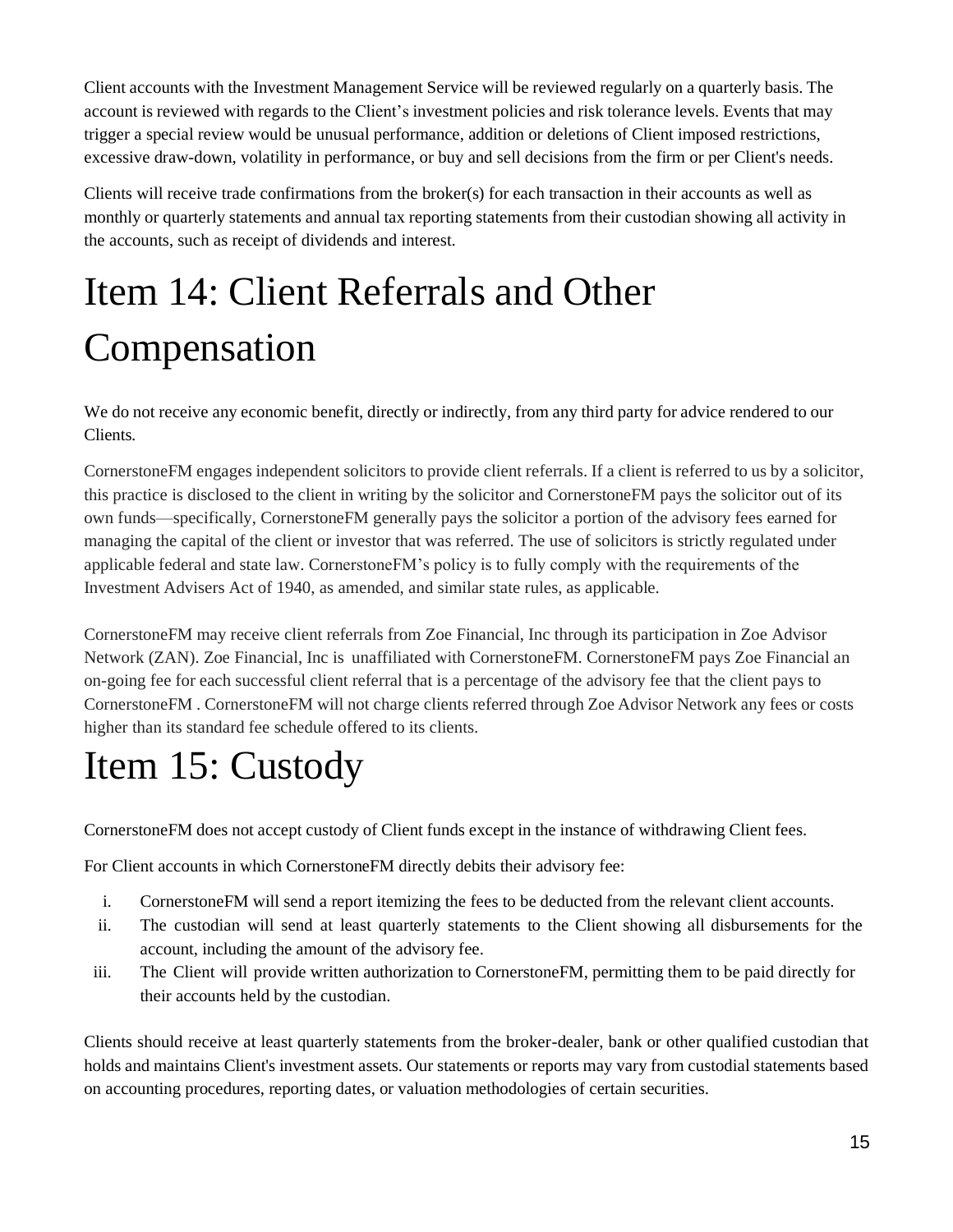## Item 16: Investment Discretion

For most Client accounts where we provide Investment Management Services, we maintain discretion over Client accounts. This means that we determine what securities should be bought, held, and sold (consistent with the Investment Policy Statement) without consulting the client. The Client's contract includes a limited power of attorney, which will grant our firm discretion over the account.

Our Investment Consulting Services accounts are non-discretionary.

## Item 17: Voting Client Securities

We do not vote Client proxies. You will receive proxy materials directly from the account custodian.

## Item 18: Financial Information

We have no financial commitment that impairs our ability to meet contractual and fiduciary commitments to Clients, and we have not been the subject of a bankruptcy proceeding.

We do not have custody of Client funds or securities or require or solicit prepayment of more than \$500 in fees per Client six months in advance.

# Item 19: Requirements for State-Registered Advisers

The firm's Principal Executive Officers and Management Persons are Theodore Yoos, Kevin Arruda, and George Newfield. Each Partner's formal education and business background is disclosed in their respective Form ADV Part 2B. None of the firm's Partners are involved in any reportable outside business activities.

Cornerstone Financial Management LLC does not charge performance-based fees.

Neither Cornerstone Financial Management LLC, nor any of its management persons, have been involved in an arbitration claim of any kind or been found liable in a civil, self-regulatory organization, administrative, or bankruptcy proceeding.

Neither Cornerstone Financial Management LLC, nor any of its management persons, have any relationship or arrangement with issuers of securities.

No management person receives any economic benefit from any person, company, or organization in exchange for providing Clients advisory services through Cornerstone Financial Management LLC.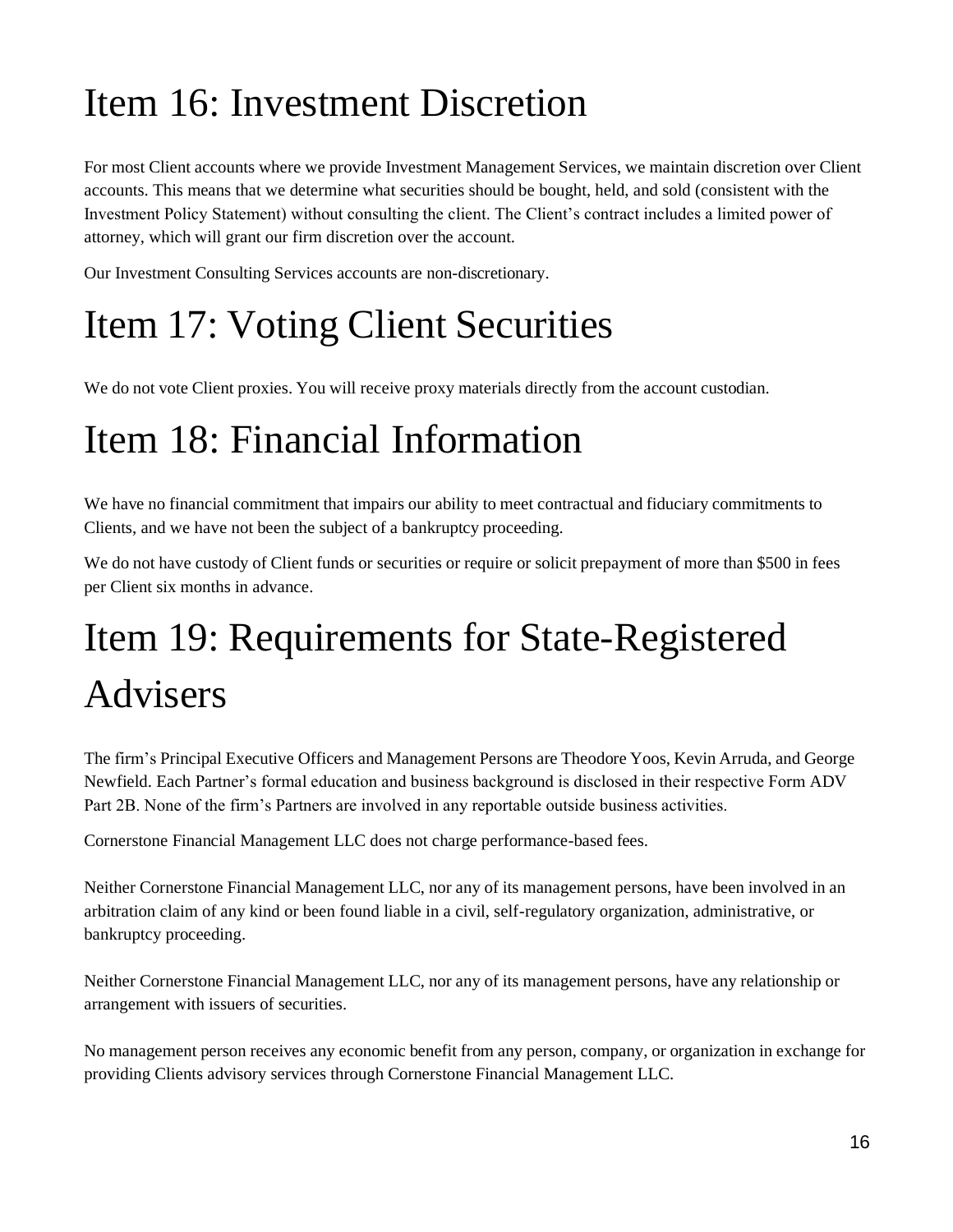

**Headquarters: 67 South Bedford Street, Suite 400W Burlington, MA 01803**

**Additional Office: 650 Ten Rod Road, Suite 129F North Kingstown, RI 02852**

> **(800) 527-1238 www.cornerstonefm.com**

> > April 2022

### **Form ADV Part 2B - Brochure Supplement**

This brochure supplement provides information about Cornerstone Financial Management LLC that supplements the Cornerstone Financial Management LLC ("CornerstoneFM") brochure. A copy of that brochure precedes this supplement. Please contact the Chief Compliance Officer if the CornerstoneFM brochure is not included with this supplement or if you have any questions about the contents of this supplement. Clients can obtain the disciplinary history of Cornerstone Financial Management LLC, or its representatives, from the Massachusetts Securities Division upon request via phone (617) 727-3548 or email msd@sec.state.ma.us.

Additional information about Cornerstone Financial Management LLC is available on the SEC's website at www.adviserinfo.sec.gov which can be found using the identification number 140967.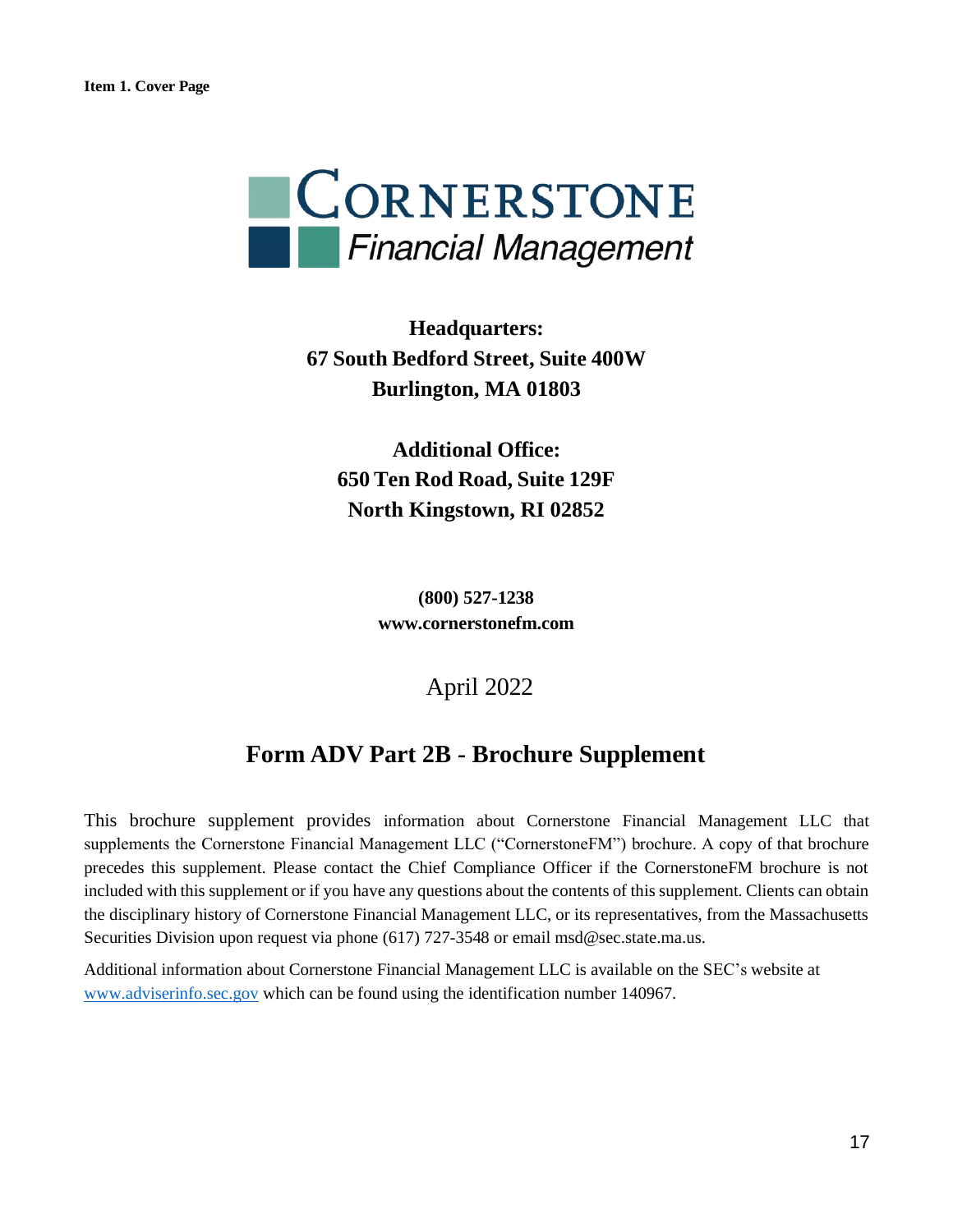**Education and Business Standards:** CornerstoneFM requires that advisors providing investment advice directly to clients must have a bachelor's degree and a minimum of three years of financial planning or investment related work experience. In addition, advisors should either have obtained, or be working toward, a professional designation or advanced degree related to personal financial planning, investment management, or taxation. Examples of a professional designation or advanced degree related to financial planning, investment management, or taxation would include CFP® , CFA, CKA, ChFC, CTFA, CIMA, CPWA, CPA, PFS, MST, EA, MBA, JD, or LLM.

#### **Professional Certifications**

Employees have earned or may earn certifications and credentials that are required to be explained in further detail.

**Uniform Registered Investment Advisor Representative (Series 65):** The Series 65 is a securities license required by most U.S. states for individuals who act as investment advisors. The Series 65 exam, called the Uniform Investment Adviser Law Examination, covers laws, regulations, ethics, and topics such as retirement planning, portfolio management strategies, and fiduciary responsibilities. While there are no prerequisites in order to sit for the Series 65 exam some Advisors require significant industry experience as well as other industry designations to manage Client's accounts and provide professional investment advice.

#### **Certified Financial PlannerTM**

The CERTIFIED FINANCIAL PLANNER<sup>™</sup>, CFP<sup>®</sup> and federally registered CFP (with flame design) marks (collectively, the "CFP® marks") are professional certification marks granted in the United States by Certified Financial Planner Board of Standards, Inc. ("CFP Board").

The CFP® certification is a voluntary certification; no federal or state law or regulation requires financial planners to hold CFP® certification. It is recognized in the United States and a number of other countries for its (1) high standard of professional education; (2) stringent code of conduct and standards of practice; and (3) ethical requirements that govern professional engagements with clients. Currently, more than 85,000 individuals have obtained CFP<sup>®</sup> certification in the United States. To attain the right to use the CFP<sup>®</sup> marks, an individual must satisfactorily fulfill the following requirements:

- Education Complete an advanced college-level course of study addressing the financial planning subject areas that CFP Board's studies have determined as necessary for the competent and professional delivery of financial planning services, and attain a Bachelor's Degree from a regionally accredited United States college or university (or its equivalent from a foreign university). CFP Board's financial planning subject areas include insurance planning and risk management, employee benefits planning, investment planning, income tax planning, retirement planning, and estate planning;
- Examination Pass the comprehensive  $CFP^{\otimes}$  Certification Examination. The examination, administered in 10 hours over a two-day period, includes case studies and client scenarios designed to test one's ability to correctly diagnose financial planning issues and apply one's knowledge of financial planning to real world circumstances;
- Experience Complete at least three years of full-time financial planning-related experience (or the equivalent, measured as 2,000 hours per year); and
- Ethics Agree to be bound by CFP Board's *Code of Ethics and Standards of Professional Conduct*, a set of documents outlining the ethical and practice standards for CFP® professionals.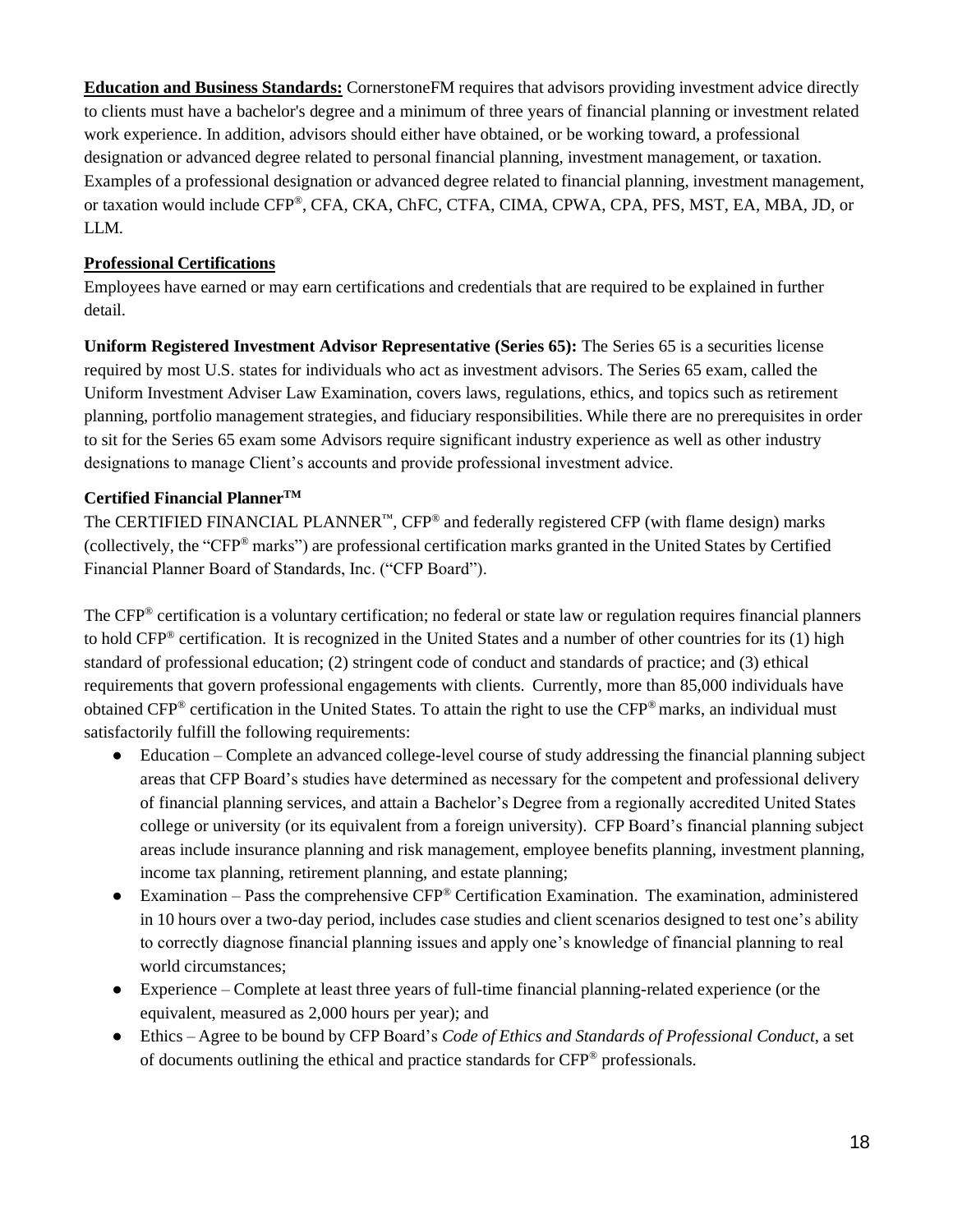Individuals who become certified must complete the following ongoing education and ethics requirements in order to maintain the right to continue to use the CFP® marks:

- Continuing Education Complete 30 hours of continuing education hours every two years, including two hours on the *Code of Ethics* and other parts of the *Standards of Professional Conduct*, to maintain competence and keep up with developments in the financial planning field; and
- Ethics Renew an agreement to be bound by the *Code of Ethics and Standards of Professional Conduct.*  The *Standards* prominently require that CFP® professionals provide financial planning services following a fiduciary standard of care. This means CFP® professionals must provide financial planning services in the best interests of their clients.

CFP® professionals who fail to comply with the above standards and requirements may be subject to CFP Board's enforcement process, which could result in suspension or permanent revocation of their CFP® certification.

**Certified Kingdom Advisor® (CKA®)**: CKA® is a designation granted by Kingdom Advisors to individuals who have demonstrated themselves to be:

- Able to Apply Biblical Wisdom in Counsel: By successfully completing the rigorous Certified Kingdom Advisor® coursework and examination.
- Technically Competent: By providing evidence of an approved professional designation (varying by discipline) or by having at least 10 years full-time experience in their discipline.
- Ethical: By agreeing to espouse and practice the Kingdom Advisors Code of Ethics, by maintaining active local church involvement, and by providing pastoral and client letters of reference.
- Biblical Stewards: By pledging that they practice biblical stewardship in their personal and professional lives and by giving regularly in proportion to their income.

**Chartered Financial Analyst (CFA):** The CFA Program is a graduate-level self-study program that combines a broad-based curriculum of investment principles with professional conduct requirements. It is designed to prepare charter holders for a wide range of investment specialties that apply in every market all over the world. To earn a CFA charter, applicants study for three exams (Levels I, II, III) using an assigned curriculum. Upon passing all three exams and meeting the professional and ethical requirements, they are awarded a charter.

**CAIA – Chartered Alternative Investment Analyst:** The CAIA Charter, recognized globally, is administered by the Chartered Alternative Investment Analyst Association and requires a comprehensive understanding of core and advanced concepts regarding alternative investments, structures, and ethical obligations. To qualify for the CAIA Charter, finance professionals must complete a self-directed, comprehensive course of study on risk-return attributes of institutional quality alternative assets; pass both the Level I and Level II CAIA examinations at global, proctored testing centers; attest annually to the terms of the Member Agreement; and hold a US bachelor's degree (or equivalent) plus have at least one year of professional experience or have four years of professional experience. Professional experience includes full-time employment in a professional capacity within the regulatory, banking, financial, or related fields. Once a qualified candidate completes the CAIA program, he or she may apply for CAIA membership and the right to use the CAIA designation, providing an opportunity to access ongoing educational opportunities. To learn more about the CAIA charter, visit www.caia.org.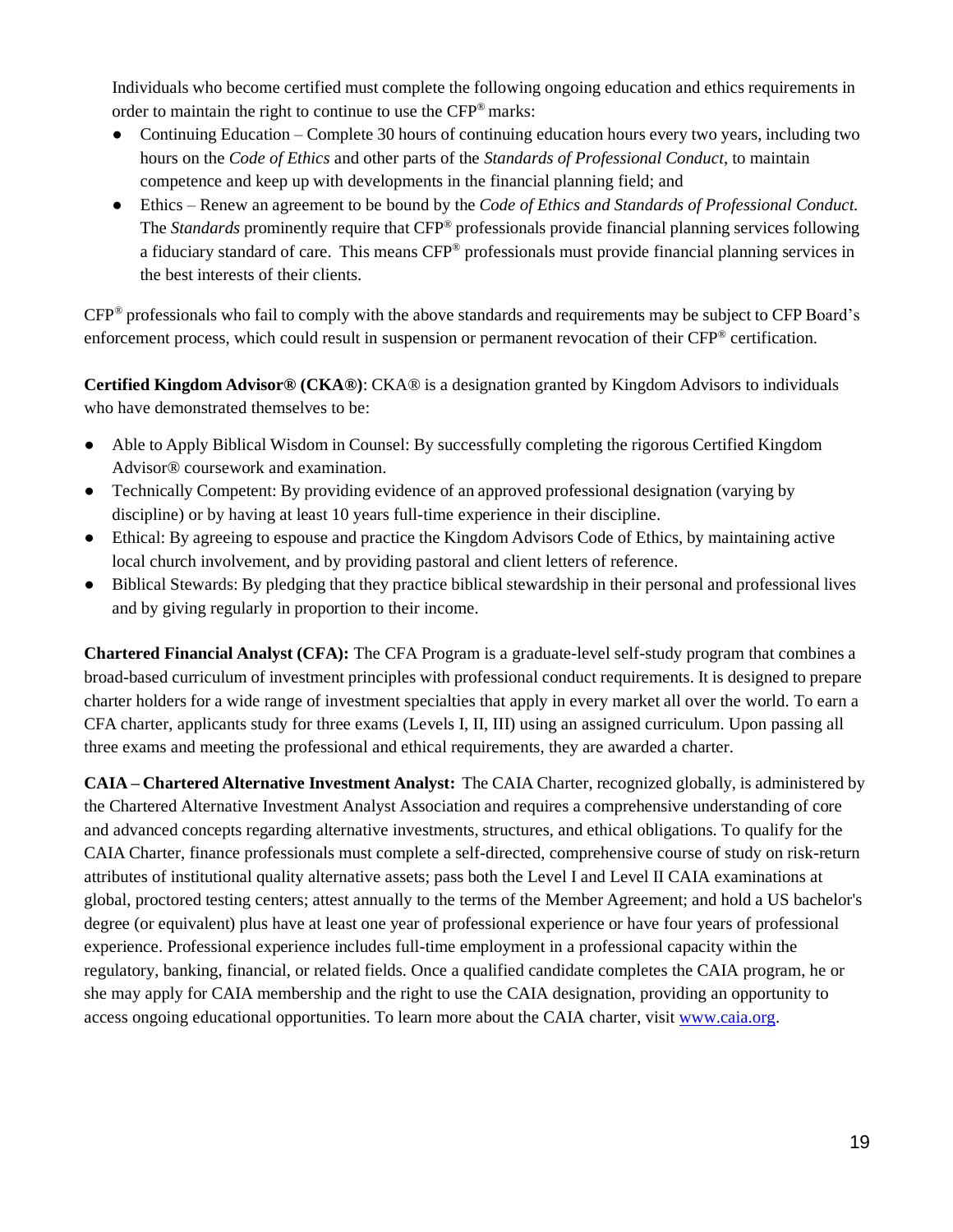

**Headquarters: 67 South Bedford Street, Suite 400W Burlington, MA 01803**

**Additional Office: 650 Ten Rod Road, Suite 129F North Kingstown, RI 02852**

> **(800) 527-1238 www.cornerstonefm.com**

### April 2022

### **Form ADV Part 2B - Brochure Supplement for Theodore Yoos**

This brochure supplement provides information about Theodore Yoos that supplements the Cornerstone Financial Management LLC ("CornerstoneFM") brochure. A copy of that brochure precedes this supplement. Please contact Theodore Yoos if the CornerstoneFM brochure is not included with this supplement or if you have any questions about the contents of this supplement. Clients can obtain the disciplinary history of Cornerstone Financial Management LLC, or its representatives, from the Massachusetts Securities Division upon request via phone (617) 727-3548 or email msd@sec.state.ma.us.

Additional information about Theodore Yoos is available on the SEC's website at www.adviserinfo.sec.gov which can be found using the identification number 4573507.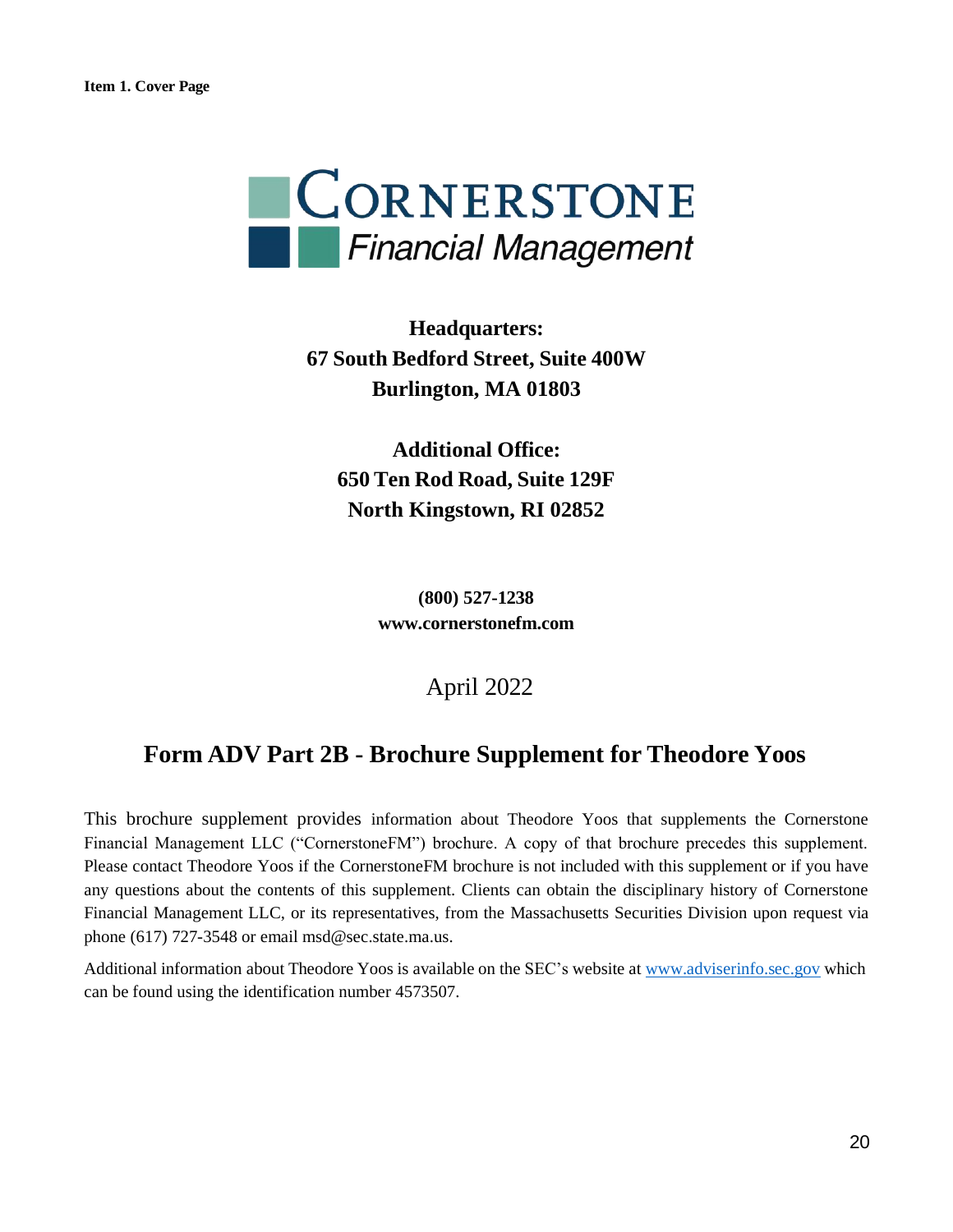## **Theodore R. Yoos, CFP® , CKA®**

CRD#: 4573507 Year of birth: 1958

#### **Item 2: Educational Background and Business Experience**

Educational Background:

- Hamilton College, Clinton, NY, B.A., Summa cum Laude, Phi Beta Kappa, 1980.
- Cornell University, Ithaca, NY, M.S., 1988.
- The Philadelphia Institute, Philadelphia, PA, Certificate in Fiduciary Management, 1990.
- Boston University, Boston, MA, Financial Planning Program, 1994-1997.

Certifications:

- CERTIFIED FINANCIAL PLANNER™(CFP® ), February 1998
- Certified Kingdom Advisor<sup>®</sup> (CKA®), November 2018

#### Business Experience:

- Partner, Chief Compliance Officer, Cornerstone Financial Management LLC, 2006-Present.
- Wealth Manager, Back Bay Financial Group, Boston, MA, 2004-2006.
- Financial Advisor, Tanager Financial Services, Waltham, MA, 1999-2004.
- Senior Financial Planner, TFS Financial Advisors LP, Cambridge, MA, 1997-1999.
- Financial Planner, Tofias Fleishman Shapiro & Co., Cambridge, MA, 1993-1997.
- Estate and Gift Tax Preparer, Connecticut National Bank, Hartford, CT, 1990-1993.

Theodore received his CFP® designation in February 1998. He is a member of the Financial Planning Association (FPA), Kingdom Advisors (KA), the Boston Estate Planning Council (BEPC), the American Association of Individual Investors (AAII), and the National Association of Tax Professionals (NATP).

#### **Item 3: Disciplinary Information:** None

#### **Item 4: Other Professional Activities:** None

#### **Item 5: Additional Compensation:** None

#### **Item 6: Supervision:**

Theodore Yoos, as Chief Compliance Officer, is responsible for supervision. He may be contacted at the phone number on this brochure supplement.

**Item 7: Requirements for State-Registered Advisers:**Theodore Yoos has not been involved in an arbitration, civil proceeding, self-regulatory proceeding, administrative proceeding, or a bankruptcy petition.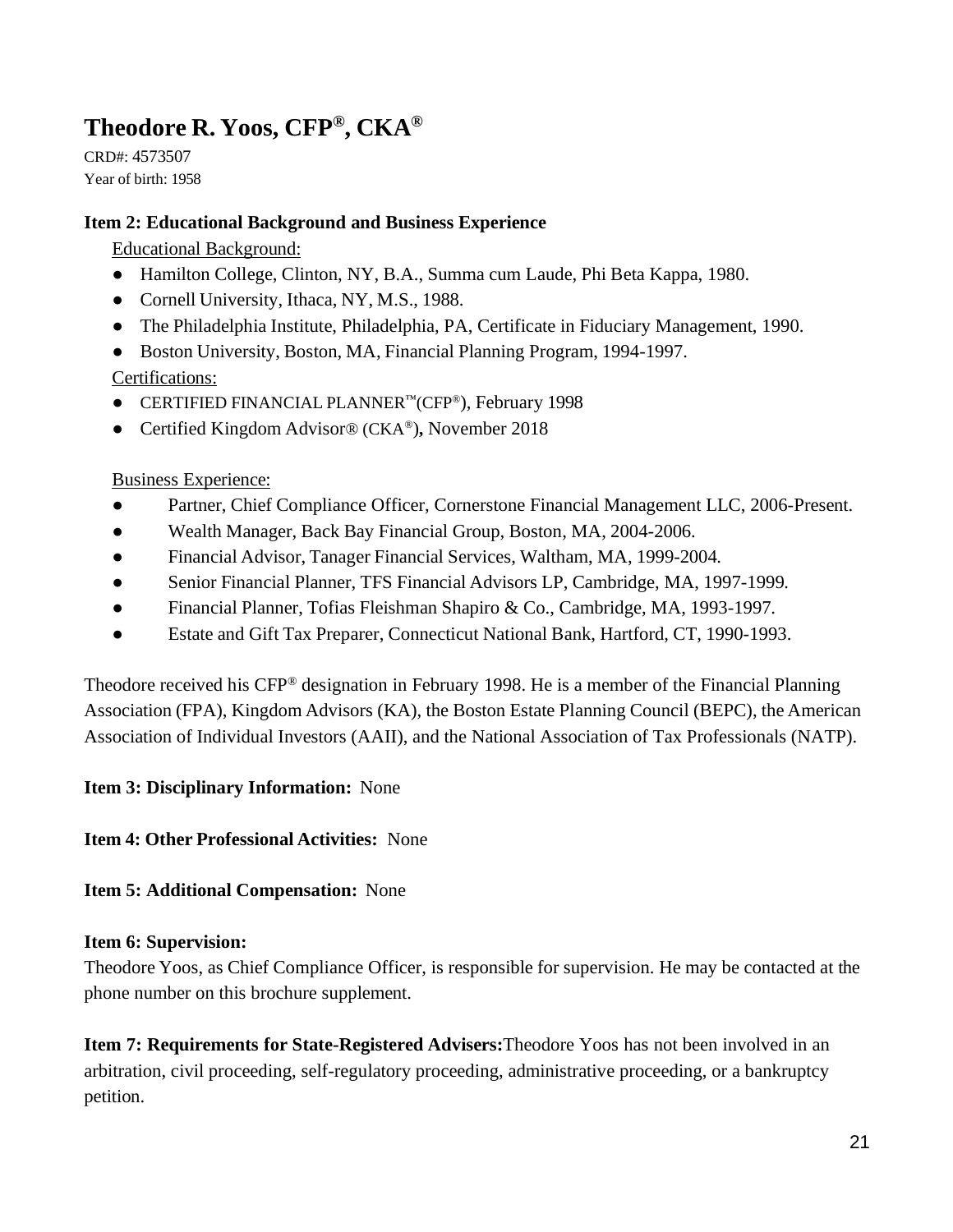**Item 1. Cover Page**



**Headquarters: 67 South Bedford Street, Suite 400W Burlington, MA 01803**

**Additional Office: 650 Ten Rod Road, Suite 129F North Kingstown, RI 02852**

> **(800) 527-1238 www.cornerstonefm.com**

> > April 2022

### **Form ADV Part 2B - Brochure Supplement for Kevin Arruda**

This brochure supplement provides information about Kevin Arruda that supplements the Cornerstone Financial Management LLC ("CornerstoneFM") brochure. A copy of that brochure precedes this supplement. Please contact Theodore Yoos if the CornerstoneFM brochure is not included with this supplement or if you have any questions about the contents of this supplement. Clients can obtain the disciplinary history of Cornerstone Financial Management LLC, or its representatives, from the Massachusetts Securities Division upon request via phone (617) 727-3548 or email msd@sec.state.ma.us.

Additional information about Kevin Arruda is available on the SEC's website at www.adviserinfo.sec.gov which can be found using the identification number 5356913.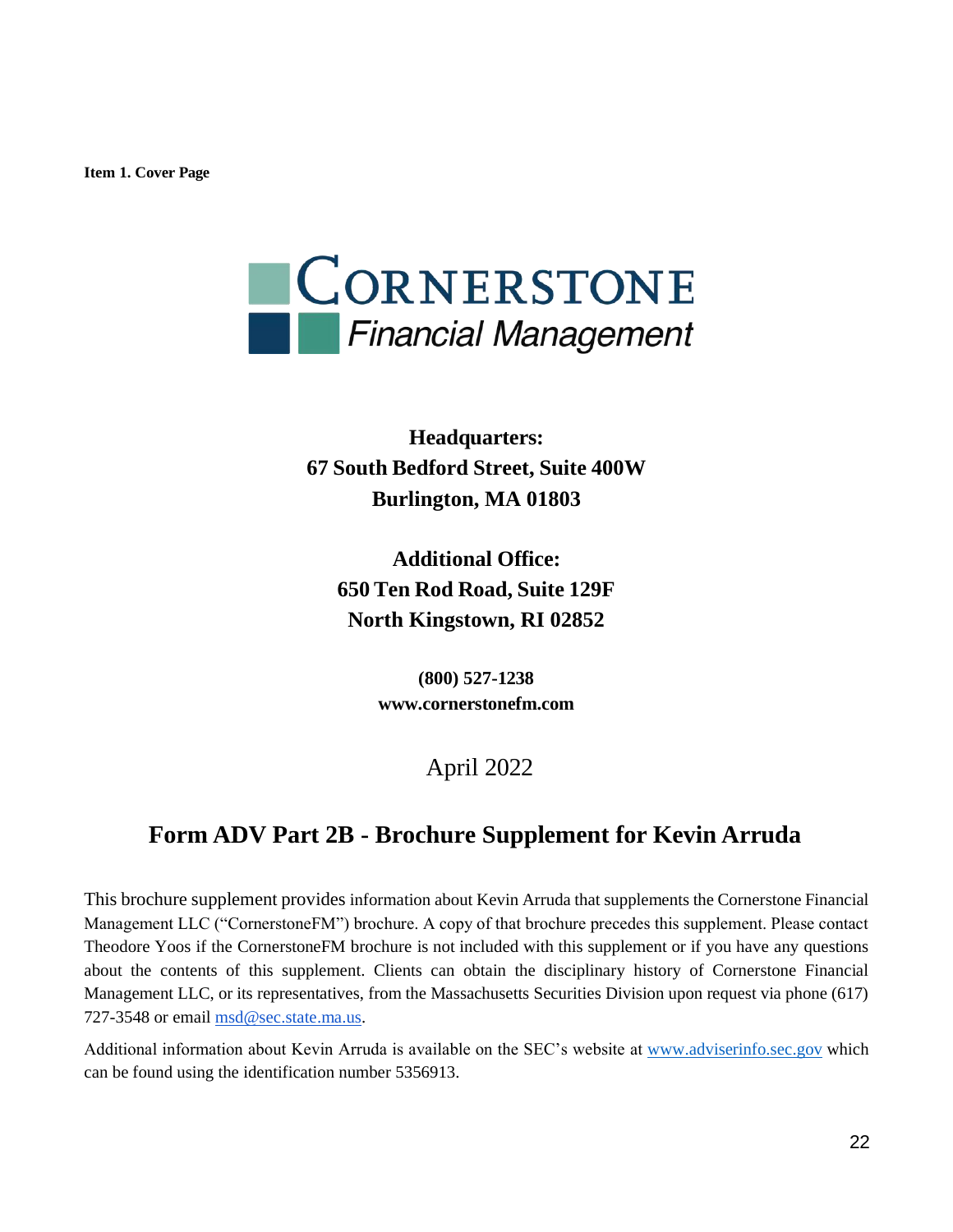## **Kevin J. Arruda, CFA, CFP® , CKA®**

CRD#: 5356913 Year of birth: 1978

#### **Item 2: Educational Background and Business Experience**

Educational Background:

● Bryant University, Smithfield, RI, B.S. in Business Administration, 2013

• Bristol Community College, Fall River, MA, A.A. in Business Administration, 2009 Certifications:

- Chartered Financial Analyst (CFA), August 2018
- CERTIFIED FINANCIAL PLANNER™ (CFP®), December 2019
- Certified Kingdom Advisor® (CKA®)**,** May 2020

#### Business Experience:

- Partner, Cornerstone Financial Management LLC, 03/2021 Present
- Senior Portfolio Oversight Manager, Bank of America, Providence, RI, 10/2014 02/2021
- Treasury Analyst, Citizens Bank, Providence, RI, 09/2013 10/2014
- Senior Registered Client Associate, Merrill Lynch, Pierce, Fenner & Smith Incorporated, Hingham, MA 10/2009 - 09/2013
- Registered Sales Assistant, Banc of America Investment Services, Inc., Attleboro, MA, 03/2008 10/2009

#### **Item 3: Disciplinary Information:** None

#### **Item 4: Other Professional Activities:** None

#### **Item 5: Additional Compensation:** None

#### **Item 6: Supervision:**

Theodore Yoos, as Chief Compliance Officer, is responsible for supervision. He may be contacted at the phone number on this brochure supplement.

#### **Item 7: Requirements for State-Registered Advisers:**

Kevin Arruda has not been involved in an arbitration, civil proceeding, self-regulatory proceeding, administrative proceeding, or a bankruptcy petition.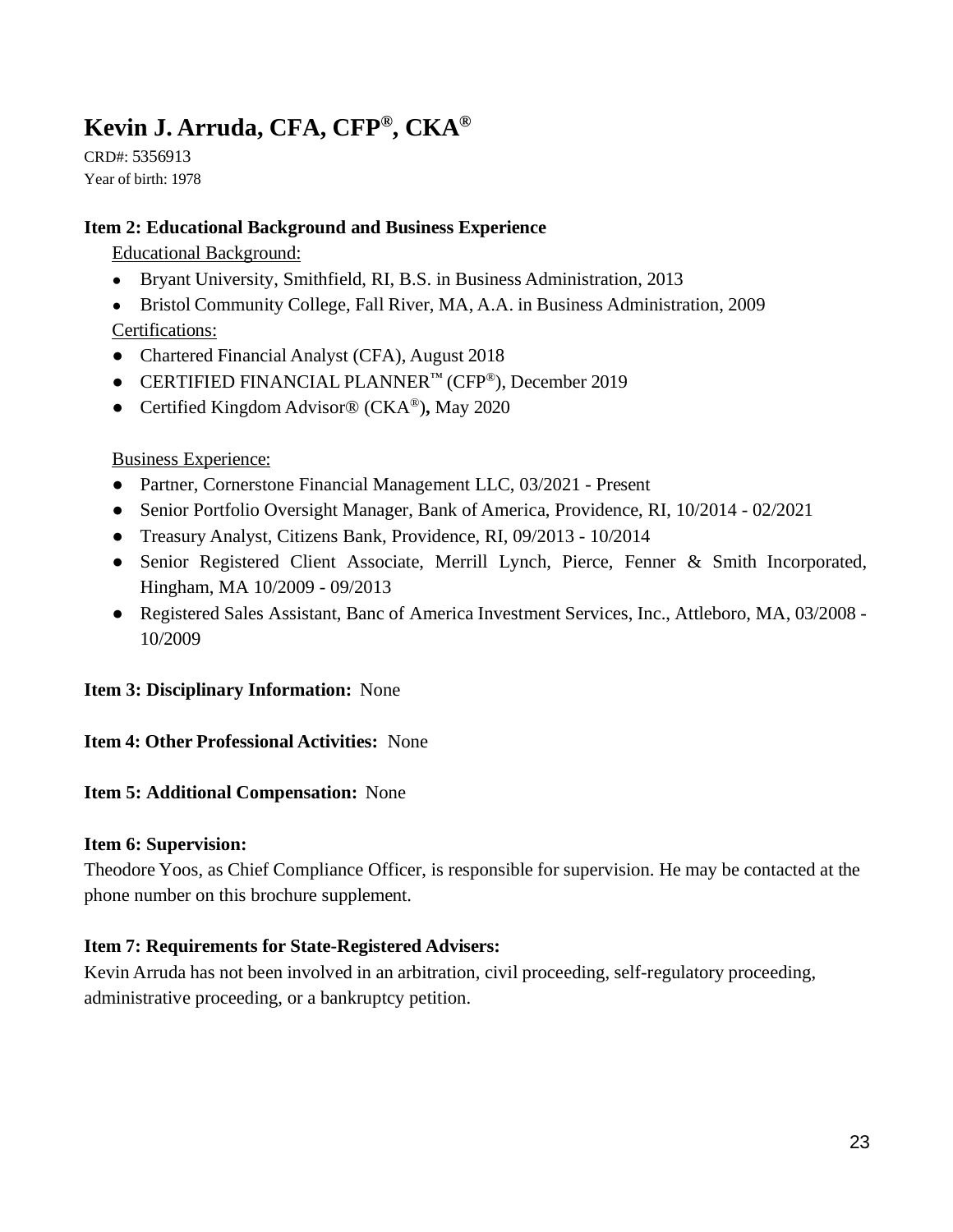**Item 1. Cover Page**



**Headquarters: 67 South Bedford Street, Suite 400W Burlington, MA 01803**

**Additional Office: 650 Ten Rod Road, Suite 129F North Kingstown, RI 02852**

> **(800) 527-1238 www.cornerstonefm.com**

### April 2022

### **Form ADV Part 2B - Brochure Supplement for George Newfield**

This brochure supplement provides information about George Newfield that supplements the Cornerstone Financial Management LLC ("CornerstoneFM") brochure. A copy of that brochure precedes this supplement. Please contact Theodore Yoos if the CornerstoneFM brochure is not included with this supplement or if you have any questions about the contents of this supplement. Clients can obtain the disciplinary history of Cornerstone Financial Management LLC, or its representatives, from the Massachusetts Securities Division upon request via phone (617) 727-3548 or email msd@sec.state.ma.us.

Additional information about George Newfield is available on the SEC's website at www.adviserinfo.sec.gov

which can be found using the identification number 5540958.